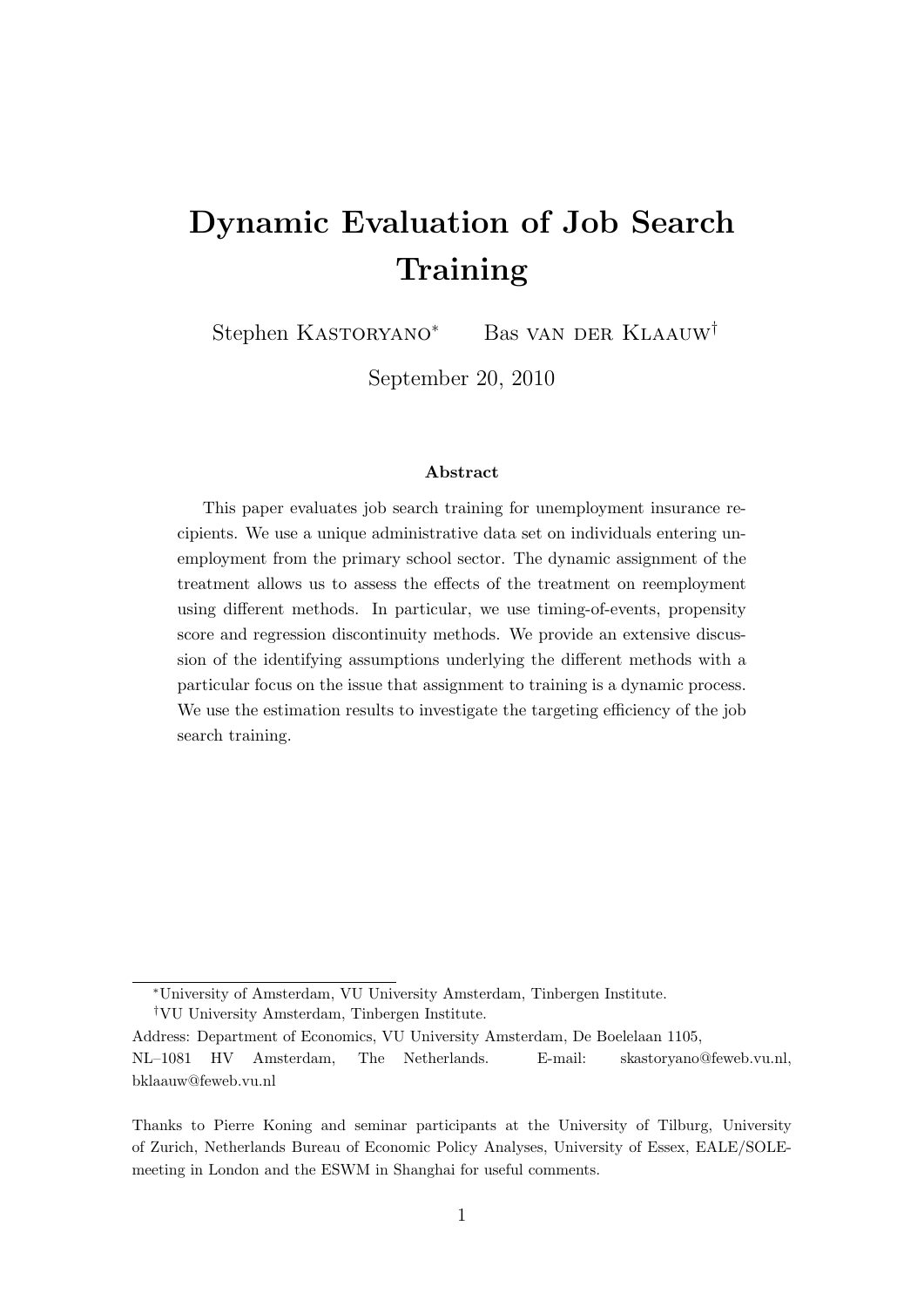### 1 Introduction

Since the 1990s, many countries offer job search training programs to stimulate the reemployment of unemployed workers. Policymakers often consider this to be a necessary requirement in a system with relatively generous unemployment benefits. In their recent survey, Card, Kluve and Weber (2009) stress that job search assistance programs often have relatively good short-run effects. Also in the Netherlands job search training if offered very frequently. In fact, the Netherlands is one of the four OECD countries spending more than one percent of GDP on active labor market programs (see OECD, 2010). However, empirical evidence on the effectiveness of Dutch active labor market programs is very limited. This is particularly true for job search training programs. In this paper, we focus on job search training for unemployed workers in the Dutch primary education sector. As outcome variable we consider the exit from unemployment, which is also the key variable of interest to policymakers. Focussing on, for example, on wages is less interesting, since the majority of the individuals returns to a job in primary school sector where wages are determined by collective bargaining and are almost a deterministic function of the individual's age.

In the Netherlands, the use of randomized social experiments in social insurance schemes is uncommon, i.e. Van den Berg and Van der Klaauw (2006) describe the most recent experiment conducted in 1998/99. Because, we have to deal with non-experimental data, the empirical evaluation of job search training is non-trivial. First, the evaluation of job search training suffers from the usual selection problem that participation might be related to (unobserved) characteristics. Second, job search training often does not start immediately after an individual enters unemployment, and the start of the training differs between individuals. Such dynamic assignment implies that when staying unemployed sufficiently long, all individuals will eventually enter job search training. This complicates the evaluation of job search training (see Abbring and Heckman, 2007; for a survey on dynamic treatment evaluation). It causes dynamic selection, which implies that some individuals have already left unemployment at the moment they should enter job search training. The construction of a comparable control group is thus complicated.

Even though we only evaluate a single treatment, the effects can differ between individuals. Not only because individuals are heterogeneous, but also because the impact of the training can depend upon the moment of offering job search training. For example, lock-in effects may be more substantial for unemployed workers with relatively favorable labor market prospects (or those who are still relatively shortterm unemployed). We investigate to what extent the timing of entering job search training affects the effectiveness of the program. Obviously, this is informative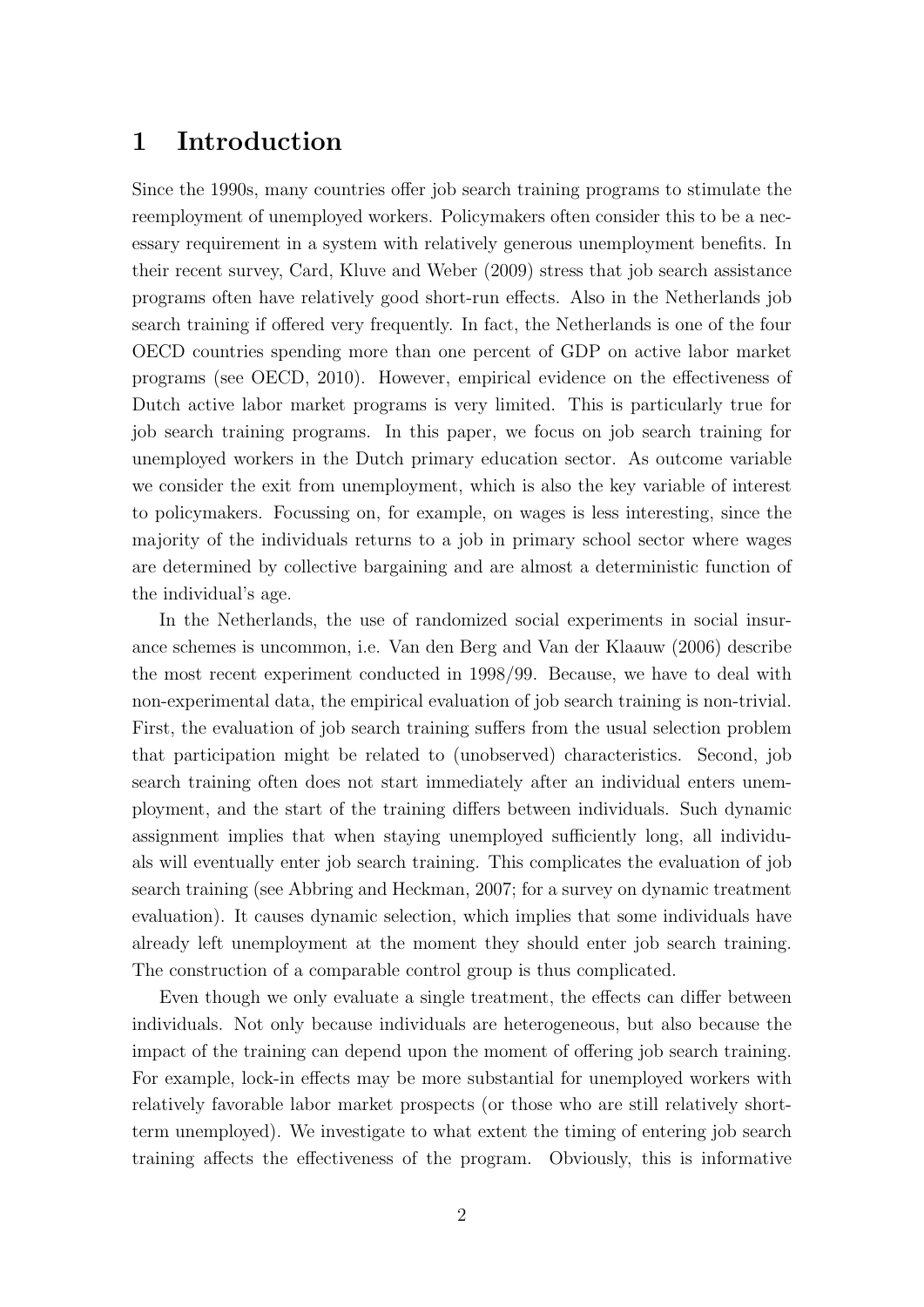about the targeting efficiency of the program and such knowledge may improve the profiling of unemployed workers. In the current policy debate this issue becomes more important. Due to the financial crisis the Netherlands is facing substantial budget cuts, which will also affect the expenditures on active labor market programs.

In our empirical analyses, we use administrative data from a unique institutional environment in which the assignment to training is very clearly described and allows for different evaluation methods. The participation in job search training depends only on a limited set of observable characteristics and there are some clear discontinuities. We exploit this when estimating the effect of job search training using propensity score matching and regression discontinuity estimators. We compare the results of these estimators to assessing the program's effectiveness using the timing-of-events estimator. Because the institutional environment guarantees that the underlying assumptions of the different estimators are satisfied, we obtain valuable insights in the performance (in a real life setting) of some of the most popular cross-sectional estimators for policy evaluation used in microeconometric research.

In the US interventions during unemployment often start at a fixed moment, e.g. Black, Smith, Berger and Noel (2003) study training services starting after two weeks of unemployment. A substantial share of the econometric methodology, therefore, focuses on static treatment evaluation (e.g. Imbens and Wooldridge, 2009; for a recent survey). However, in many European countries the entry into labor market programs is often varying between individuals. Other than in the Netherlands, this is, for example, the case in Sweden (e.g. Fredriksson and Johansson, 2008; and Sianesi, 2004), Switzerland (e.g. Gerfin and Lechner, 2002; and Lalive, Van Ours and Zweimüller, 2008), and Germany (Lechner and Wunsch, 2009). A relatively large literature attempts to fit such a dynamic setting into the standard potential outcome model (e.g. Gerfin and Lechner, 2002; and Sianesi, 2004). Sianesi (2004) discusses the complication of finding a suitable control group in case all individuals will eventually enter a program. Considering those individuals who are observed not to have received treatment implies conditioning on future outcomes. Fredriksson and Johansson (2008) argue that not accounting for dynamic selection may bias treatment evaluation estimators.

This paper fits well within the recently growing literature on dynamic treatment evaluation, surveyed by Abbring and Heckman (2007). The contribution is not only empirical, but by comparing the different methods we also intend to make some methodological contributions. We discuss the implementation of various estimators in a dynamic setting and show that all dynamic evaluation methods rely on assuming that individuals do not anticipate the exact start of treatment. Empirical studies using the timing-of-events methodology often explicitly justify this assumption (e.g. Van den Berg, Van der Klaauw and Van Ours, 2004), but this is ignored in studies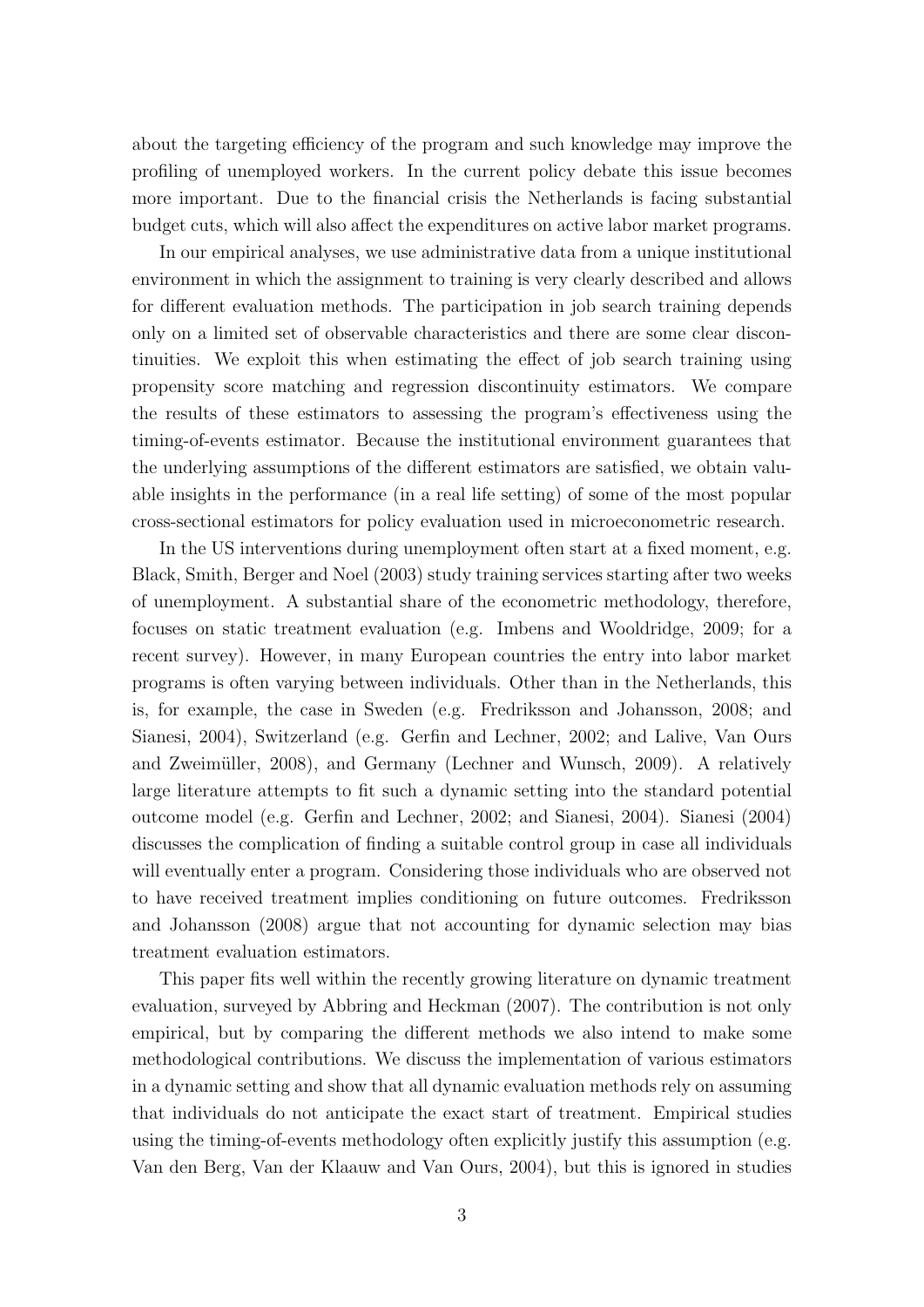using other evaluation estimators. Propensity score matching methods mainly focus on the conditional independence assumption, which is often justified from the richness of the data. Gerfin and Lechner (2002) and Sianesi (2004), for example, argues that information of past labor market outcomes and subjective assessments of labor market prospects justify the conditional independence assumption. Lalive, Van Ours and Zweimüller (2008) show that even if such information is available, applying timing-of-events estimation and propensity score matching estimation give substantially different results. Unlike our institutional setting, in their setting it is unclear that the conditional independence assumption is valid. We compare the results from timing-of-events and propensity score matching estimation with regression-discontinuity estimation. The implementation of regression-discontinuity estimation in a dynamic setting is non-standard. We follow Abbring and Van den Berg (2005) when applying regression-discontinuity estimation and as far as we know our paper is the first which uses the regression-discontinuity estimator for duration models in an empirical application.

In the empirical application we mainly focus on the ex-post effects of job search training, which is the causal effect of actually entering the training program. Using the content and the goal of the training program we try to decompose this expost effect into a lock-in effect and an improvement in job search. In particular, we exploit that the training is most intensive during the first eight weeks. Most treatment evaluation estimators are not informative on the ex-ante effects, which are the effects of being enrolled in a benefits scheme which includes a job search training program. When applying regression-discontinuity we compare individuals who should enter the program quickly after becoming unemployed with those who enter later during the spell of unemployment. By comparing reemployment rates between both groups already before actually entering the program, we can get some idea about the threat effect of the program which might provide some insight in the size of possible ex-ante effects.

The paper is organized as follows. In Section 2 we provide details about the relevant unemployment benefits scheme, and the job search training. Section 3 presents the data. In Section 4 we provide a general framework for dynamic treatment evaluation. We discuss timing-of-events estimation in Section .... Section ... deals with propensity score methods and Section ... presents the results from regression discontinuity estimation. Finally, Section 8 concludes.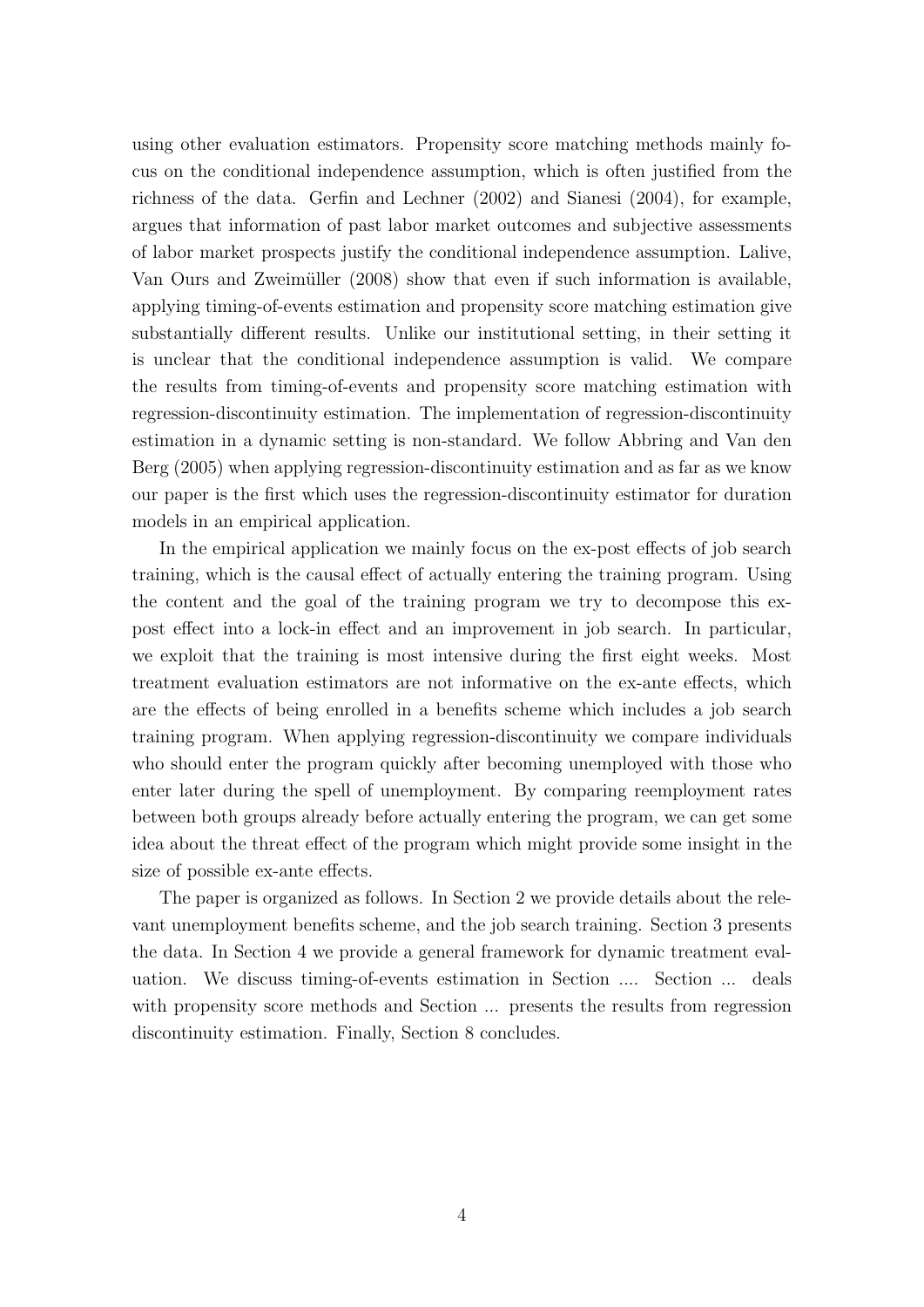### 2 Institutional setting

## 2.1 Unemployment insurance for the primary education sector

Our data concern former employees of Dutch primary education who are entitled to collecting unemployment insurance benefits. Primary education institutions, as all public sector institutions, must bear their own unemployment insurance risk. However, since primary education institutions are relatively small, they were forced in 1996 to participate in a sector fund, which is the called the Participation Fund. This fund is responsible for collecting premiums, and paying unemployment insurance benefits.

Unemployed workers from the primary education sector have the same entitlement rules and obligations as unemployed workers from the private sector. Their benefits are, however, more generous, both in terms of level and entitlement period. All individuals below age 65 who worked at least 26 weeks of the 36 weeks prior to becoming unemployed are entitled to collecting unemployment insurance benefits. Furthermore, a worker should have lost at least five working hours per week or more than 50% of their weekly working hours (if less than 10). Finally, the job loss should not be voluntary, and the individual should not be held responsible for the job loss.

Each unemployed worker receives unemployment insurance benefits for at least three months. If an unemployed worker worked at least 52 days during each of four out of the past five calendar years ('year'-condition), the entitlement period is extended to six months. For each additional year of employment (so beyond four years) the entitlement period for unemployment insurance benefits is extended by one month. For an entitlement period of one year, the unemployed worker must have worked for at least ten years. For the maximum entitlement period of 38 months, 36 years of work is required. During the first year, the benefits level is 78% of the last wage (capped at 167.70 euro per day). After that, unemployment insurance benefits decrease to 70% of this last wage.

After the usual benefits entitlement period ends, an individual may be entitled to extended benefits at 70% of the last wage. The duration of the extended benefits depends on age and work experience. Individuals below age 40 and those with less than five years of work experience do not receive extended benefits. A 40-year old individual with five years of work experience receives one additional year of benefits, while a 51-year old with more than ten years of work experience receives extended benefits until reaching the retirement age of 65.

Benefit recipients have the obligation to actively search for new work, and to accept suitable job offers. Furthermore, they should provide all necessary informa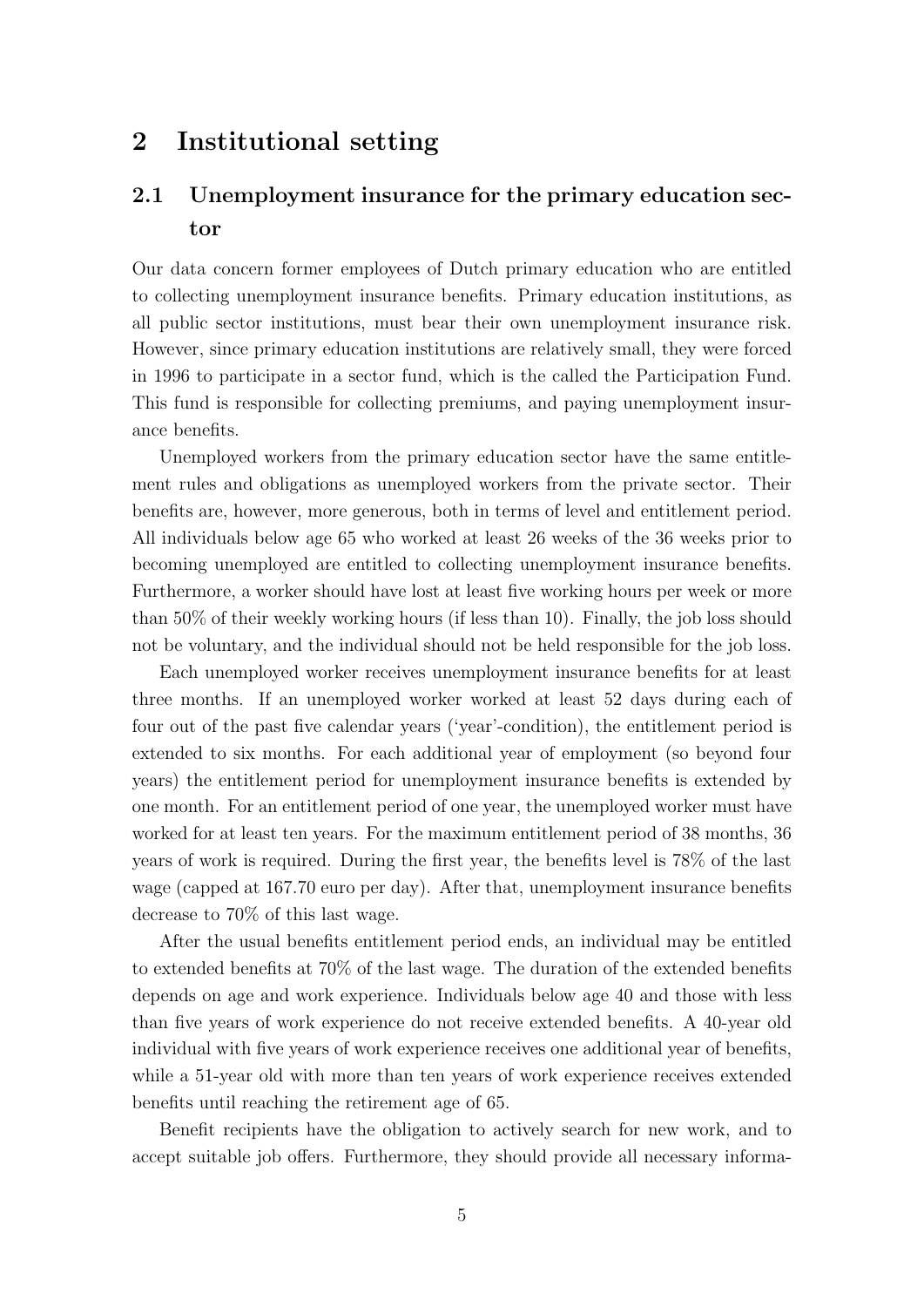tion to the Participation Fund, and keep them informed about possible changes to their standing in the labor market (e.g. vacation, sickness, pregnancy, etc.). If the individuals fails to comply to these rules, a sanction can be applied which implies in a temporary reduction of the benefits level.

Over the last few years, the unemployment rate in the primary education sector was about 2\% compared to 4\% in the private sector. The main reason for the lower unemployment rate is a much lower inflow. The outflow from unemployment in the primary education sector is comparable to that of the private sector. There are compositional difference between workers in the primary education sector and the private sector. About 80% of the workers in primary education sector are women, and the average age is somewhat higher than in the private sector.

#### 2.2 Job search training

Since July 2005, institutions in the public sector are also responsibility of reintegrating their former employees. This implies that the Participation Fund became responsible for financing and organizing reintegration activities for former employees of the primary education sector. These activities fall into two categories. First, a regular program in which the majority of the benefit recipients participate. This program focusses on job applications, but which can also include some vocational training. Second, a short job search training program focussing on networking skills in addition to job application training. Unemployed workers under age 60 are obliged to participate in reintegration activities if these are offered to them. Individuals who refuse to participate will be sanctioned with a substantial reduction of their benefits. Participation in the training does not affect the entitlement to benefits, i.e. the benefit entitlement period is not extended and individuals do not get additional benefits while being in the training program. Most individuals aim at finding new work again in the primary education sector, but about one-third of the observed exits is towards employment outside this sector.

Training is only provided to individuals who receive benefits for at least eight hours per week, and with an entitlement period exceeding three month. Individuals with less than 13 months entitlement at the moment of entering the program are assigned to the short program. Individuals with a longer entitlement period enter the regular program. The timing of assignment to the program differs depending upon an age criteria. Individuals above age 50 (at the first day of unemployment) and (low-skilled) individuals who were previously employed in a subsidized job, should enter the training program immediately after starting collecting benefits. Individuals under age 50 and who are not low-skilled, enter the training program only after six months of unemployment.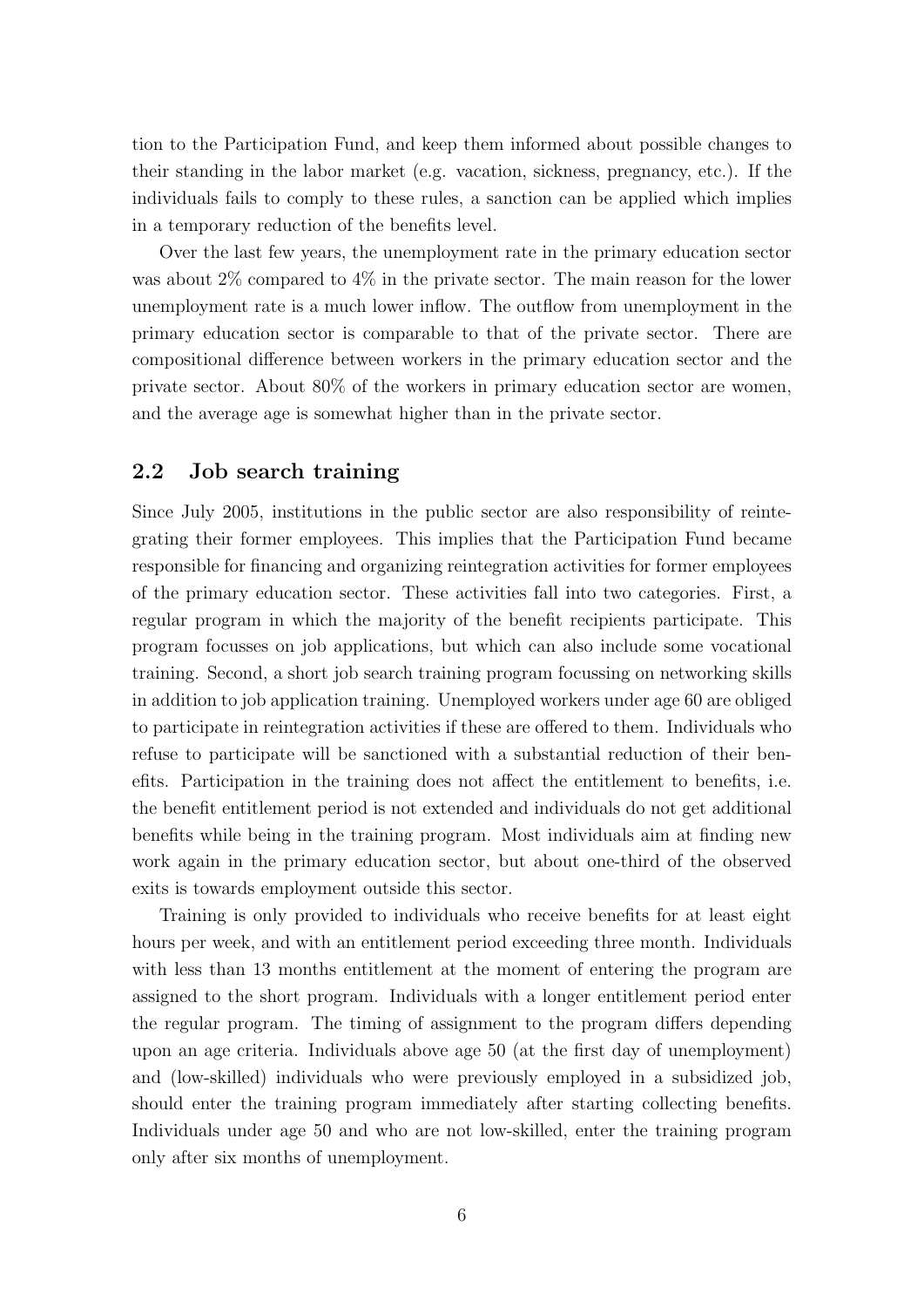Only 8% of all programs offered are short job search training programs. These services last three months and focus on presentation, writing a vitae and application letter, networking and efficient job search. The remaining 92% of the programs offered are regular programs. These are offered by 11 private firms providing all the same program. Once invited for the regular program, the benefit recipients can choose the provider but 75% of the individuals accept the default. The remaining 25% almost always opt for the training location nearest to their home.

The regular program starts with an intake interview to determine the required activities. These range from improving language skills, providing psychological support, providing short vocational class, and offering the type of job search assistance services also included in the short program. The training takes place both in individual and group meetings. The intensity of the meeting depends upon the needs of the individual. The first weeks are often more intense, with two to three meetings per week with the training officers. The total amount spend in these meetings is about one full working day per week. After this period, the trainees usually visit the training center once a week or every other week for a few hours. During this later stage, trainees receive weekly assignments to be discussed in the weekly meetings. The general goal is that after two months of training the trainees should start making successful job applications. However, participation in the training does not lower the job search requirements. While in the training program, the unemployed workers have to comply to same minimum requirements on job applications as when not being in the program. And noncompliance to these requirements may cause that the benefit agency imposes a sanction. The training program should not last longer than one year, and individuals who start a new job during the program are offered to finish the program while working. The cost of the short job search training is 500 euro per individual entering the training. The cost of the regular training program is 4000 euro for individuals above age 50 and low-skilled individuals, and 3750 euro for individuals below age 50.

The Participation Fund does not assign benefit recipients directly to training programs, but outsources this task to a separate firm. This firm never has any personal contact with the unemployed workers and receives only a limited amount of information when assigning them to treatment. The information consists of the social security number, gender, age, an indication for being low-skilled (i.e. previously in a subsidized job), entitlement duration for benefits, number of weekly hours of collecting benefits, and an indicator code for the previous employer.<sup>1</sup> Two weeks prior to the start of the training the individual receives a letter explaining that they should enroll into a program. This letter also offers individuals to select one of the

<sup>&</sup>lt;sup>1</sup>The policy is to avoid having individuals previously employed at the same institution in the same meeting groups.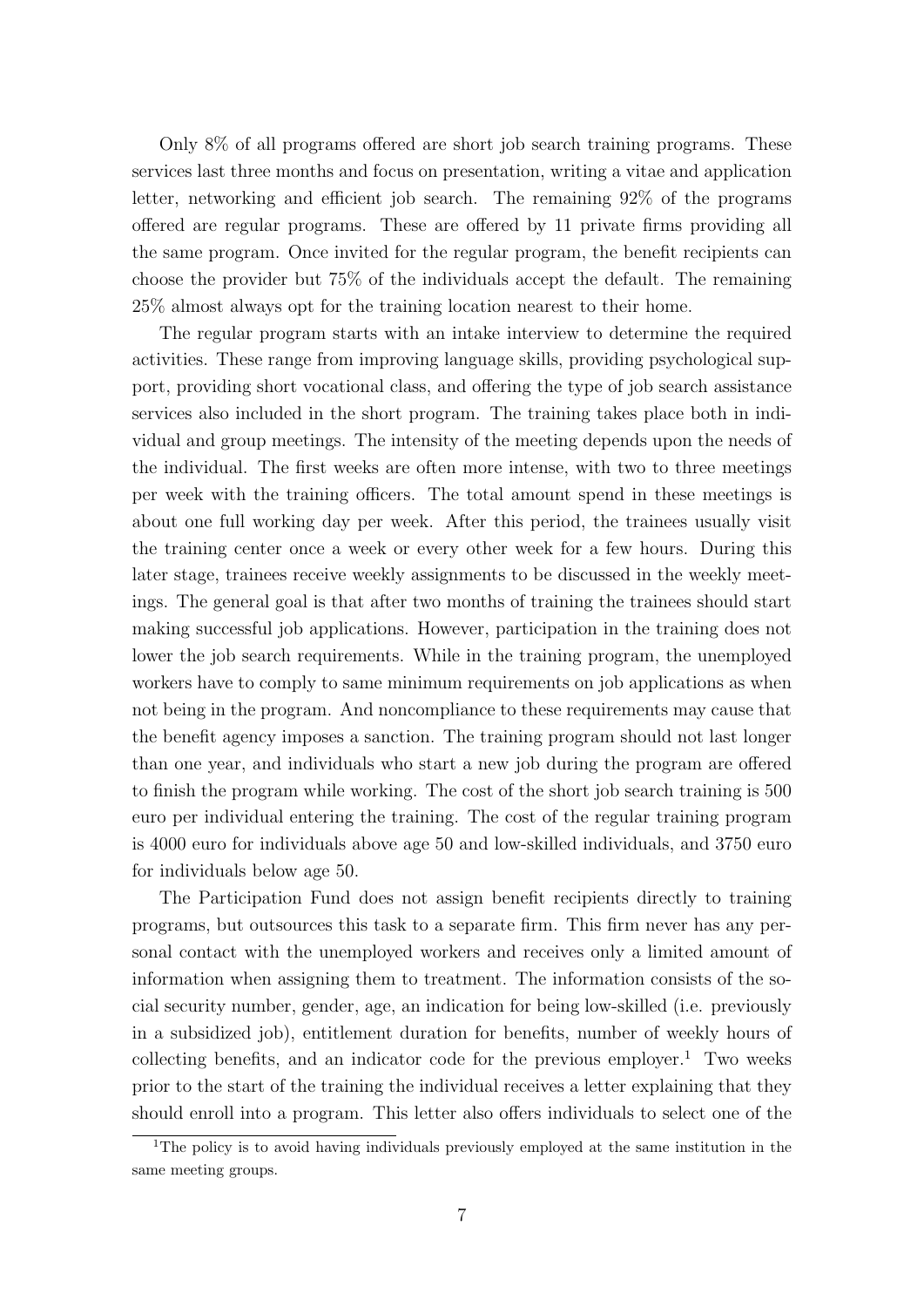11 private providers of the programs.

In practice the policy guidelines concerning the timing of entering training were not followed very strictly. This was due to administrative and communication issues between the Participation Fund and the external firm.<sup>2</sup> There are cases where records got lost, where information was provided too late, and where notification letters were never sent. As we will show in the next section, this creates substantial variation in the assignment of treatment. And, since the external firm never had any contact with benefit recipients, the variation in treatment assignment should be exogenous conditional on observed characteristics. We exploit the latter in the empirical analyses.

### 3 Data

In the empirical analysis we use administrative data from the Participation Fund. Our data concern all former employees from primary education institutions who started collecting unemployment insurance benefits between August 1, 2006 and April 1, 2008. Individuals are followed until their benefits entitlement ends (due to finding work or having exhausted their entitlement period) or until March 12, 2009. From the data we only consider those individuals who started collecting benefits within 30 days after being laid-off. Furthermore, individuals must have claimed benefits for more than eight hours per week in order to be obliged to participate in a job search training program. We also exclude individuals above age 60 since for them participation in the job search training program is voluntary.

From the data we drop three individuals who very often entered and exited unemployment during the observation period. We excluded 43 observation for which the date of entering the job search training program was unknown or prior to becoming unemployed. The latter might occur if the individual was still in the program from an earlier unemployment spell. Finally, we exclude 37 observation with an hourly wage in the previous job below three euro, far below the legally binding minimum wage.

The data contain 3064 individuals for which we only consider the first observed unemployment spell. Over 60% of the individuals are entitled to benefits for more than one year, and 40% have an entitlement period exceeding two years. As can be seen from Figure 1 almost 50% of the inflow occurs in August, which is the start of a new school year. The outflow in much more spread over the year, although there is

<sup>&</sup>lt;sup>2</sup>In the Netherlands, all individuals applying for unemployment insurance benefits should apply at the nationwide UI administration. The administration forwards files of workers from the primary education sector to the Participation Fund. This also causes a delay ranging from a few days to a few weeks.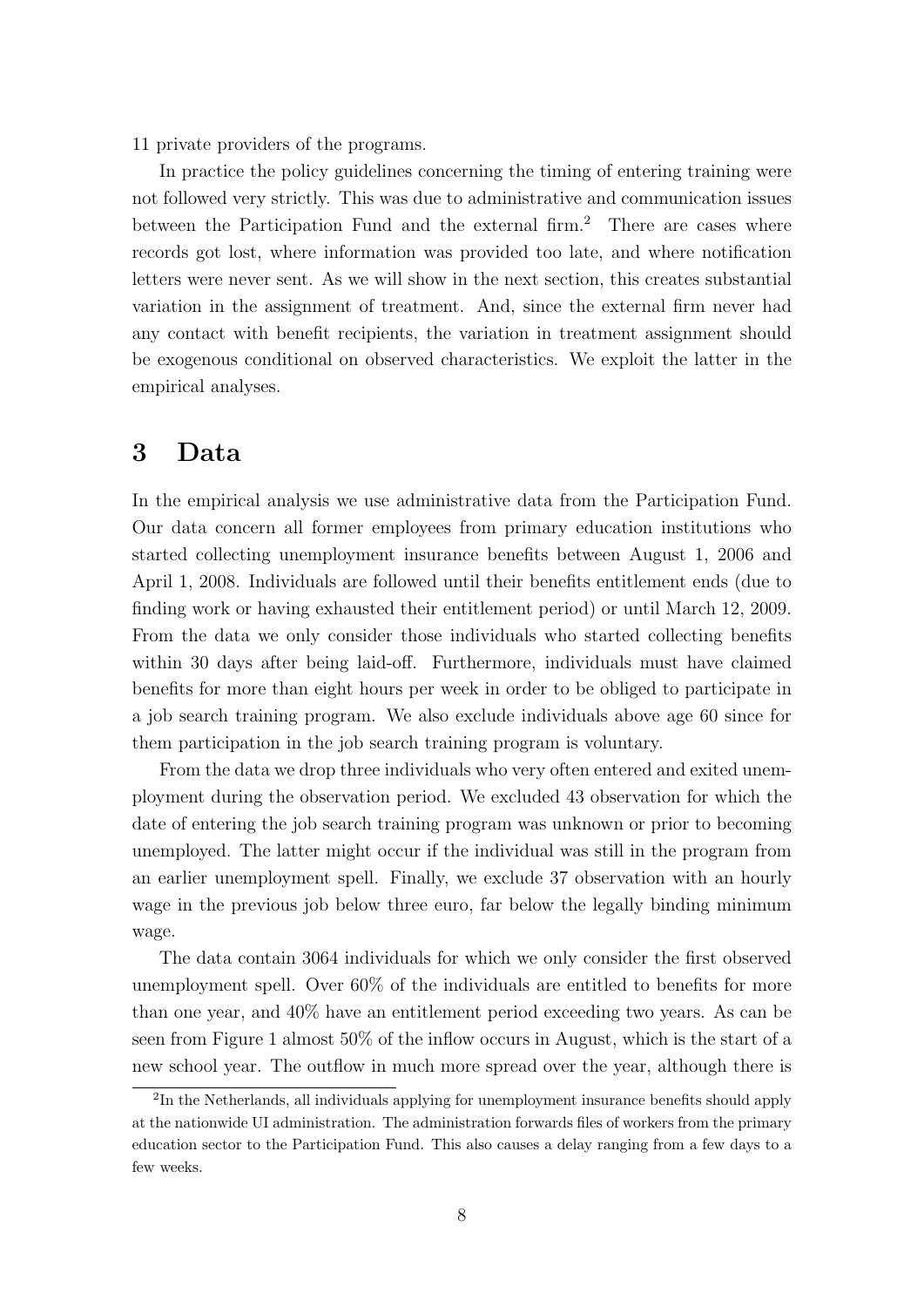

Figure 1: Seasonal variation in Entrance and Exit to unemployment

a decreasing trend over the school year. Figure 2a provides a Kaplan-Meier estimate for the exit to work. The median unemployment duration at about 21 weeks. Of the 3064 individuals, 862 entered the regular program and 78 the short program. Figure 2b shows the Kaplan-Meier estimate for entering a program. In the figure we distinguish two groups, those who should enter a program immediately (either older than 50 or low-skilled), and those who should enter training after six months of unemployment (below 50 and not low-skilled). The figure clearly shows that the latter group enters training, on average, later during the unemployment spell. Nevertheless, within each group there is still substantial variation in the moment of entering a program. This confirms that the external firm did not manage to correctly implement the rules for program assignment.

The data contain a limited set of individual characteristics. In Table 1 we provide some descriptive statistics. We distinguish between individuals who participated in a program during unemployment (participants) and those who did not (nonparticipants). The data contain the same individual characteristics as provided to the external firm who assigned the programs. The nonparticipants are, on average, unemployed for more hours per week, and have a higher benefits level. This might be the direct consequence of the fact that many low-skilled individuals enter a program. Furthermore, also older workers are more likely to receive training, which follows the policy of assigning the programs. Of course, the different composition between the participants and the nonparticipants in not only the result of the assignment mechanism and the implementation of the external firm. Also dynamic selection plays an important role. Those individuals with adverse characteristics have, on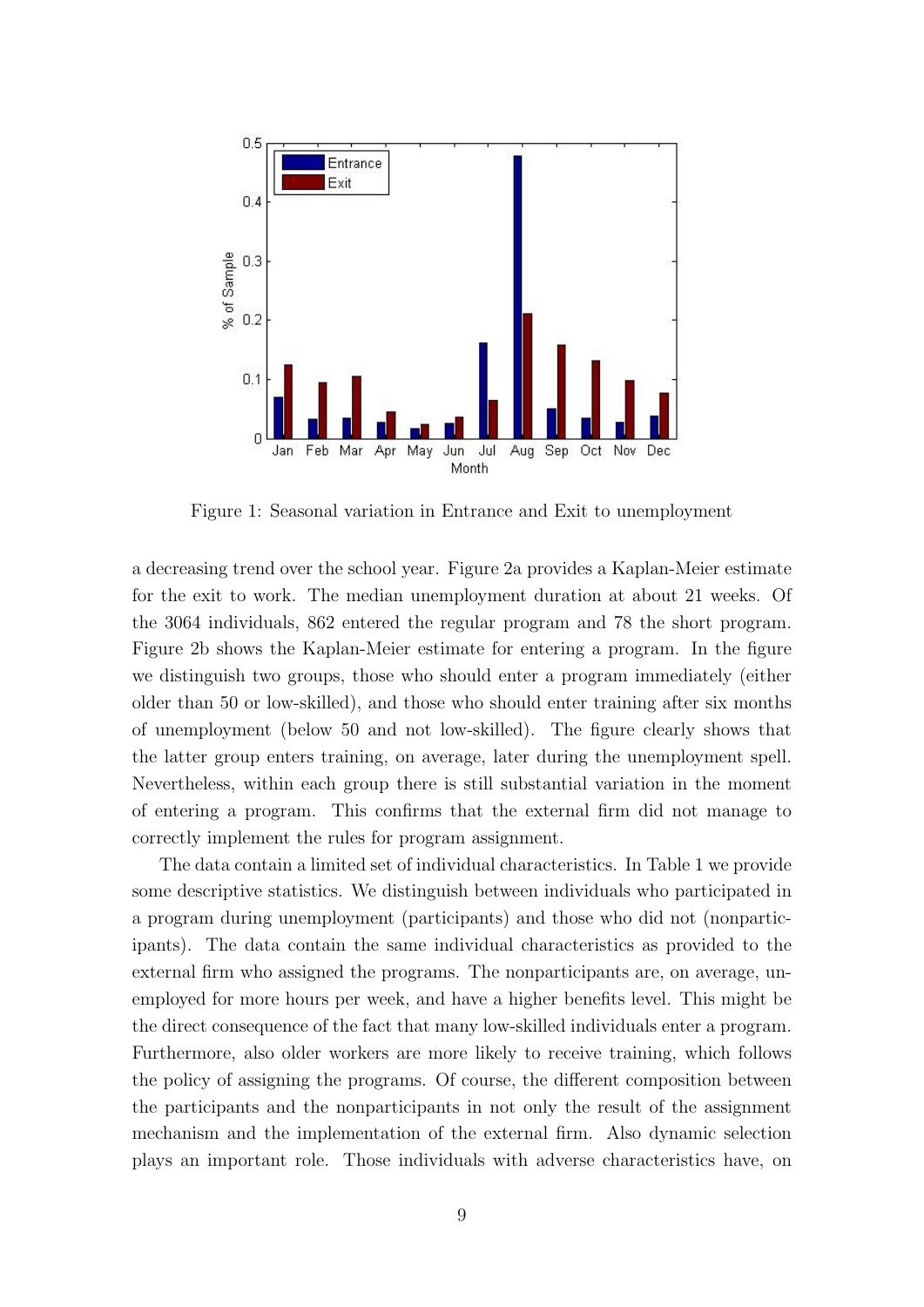

(a) K-M Estimate for Exiting Unemployment (b) K-M Estimate for Entering Training

Figure 2: Survival Estimates

|                                        | Training        | Non-            |
|----------------------------------------|-----------------|-----------------|
|                                        | participants    | participants    |
| Number of observations                 | 940             | 2124            |
|                                        |                 |                 |
| Median unemployment duration (in days) | 369             | 96              |
| Median duration to training (in days)  | 156             |                 |
| Unemployment hours per week            | 29.9            | 26.7            |
| Benefits level (hourly)                | $\epsilon$ 12.8 | $\epsilon$ 10.4 |
| Female                                 | 64\%            | 85\%            |
| Age $20-35$                            | $9\%$           | $59\%$          |
| Age $35-50$                            | 46%             | 29%             |
| Age 50-65                              | 45%             | $12\%$          |
| Low-skilled                            | 34%             | $4\%$           |

Table 1: Descriptive statistics.

average, longer unemployment durations and are thus more likely to have entered training at some stage.

# 4 Model for dynamic treatment evaluation

#### 4.1 Theoretical framework

In this section we briefly discuss a model for dynamic treatment evaluation. Our discussion fits within the more general discussion provided by Abbring and Heckman (2007). We highlight some issues relevant for actually estimating dynamic treatment effects. In the next sections we apply different estimation methods, and provide a comparison of the empirical results.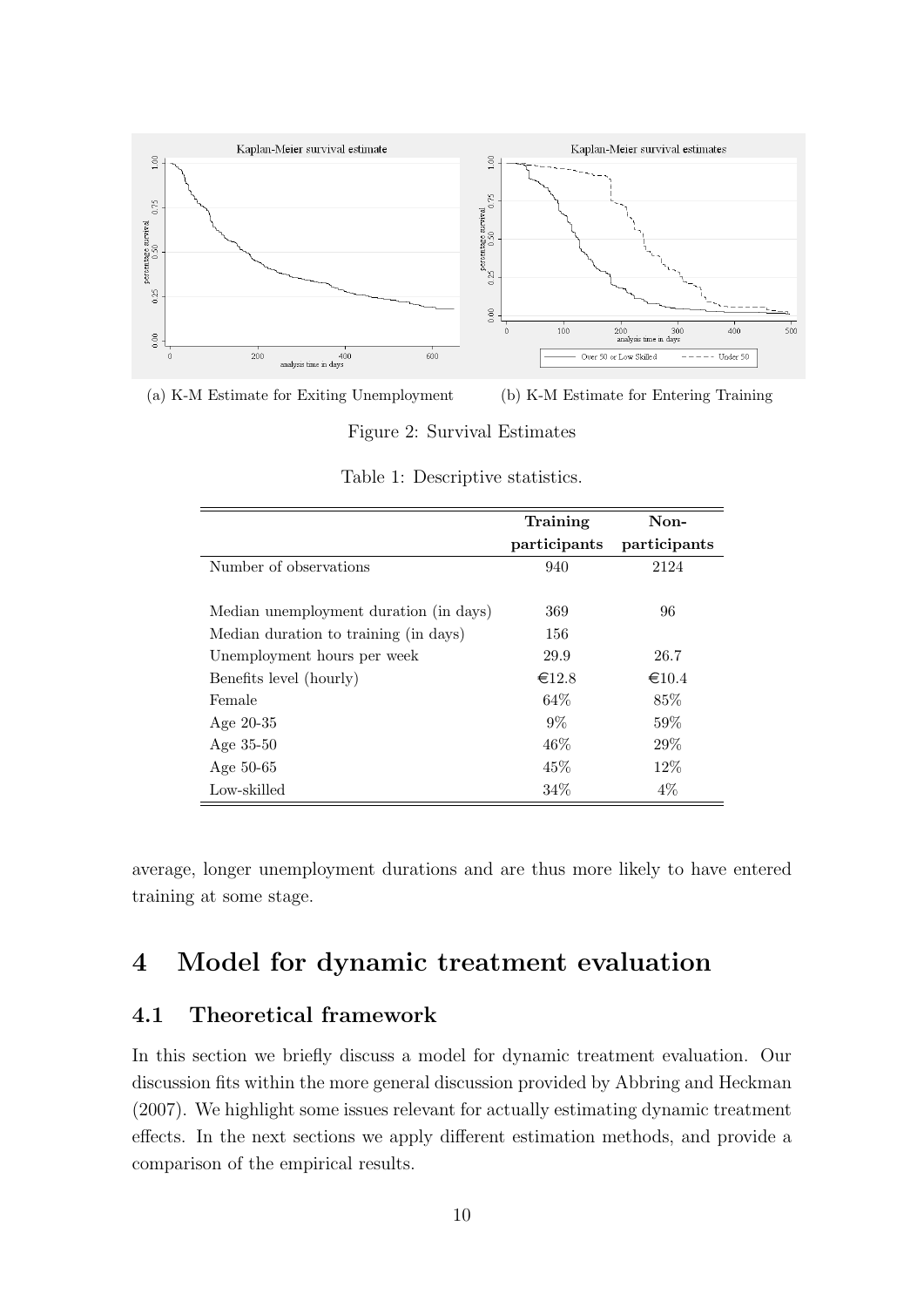Consider the case where we observe for each individual the duration  $T > 0$  of unemployment. We define the binary variables  $Y_t$  as indicators for being unemployed  $(Y_t = 0)$  or employed  $(Y_t = 1)$  after t periods, so  $Y_t = I(T \leq t)$ . This outcome variable thus describes the survival in unemployment, in particular  $E[Y_t] = 1 - S(t)$ , where  $S(t)$  is the survivor function  $Pr(T > t)$ .

We focus on a situation in which individuals can receive a single treatment only once during the period of unemployment. All individuals in the data are eligible for entering training. However, the timing at which individuals receive training might differ. Let  $S > 0$  denote the elapsed unemployment duration at the moment of entering treatment. Individuals might actually leave unemployment before the moment of entering training. Let  $D$  denote an indicator for actually observing treatment,  $D = I(S < T)$ .

Ideally, one should measure the effect of treatment at time period S on the residual unemployment duration  $(T - S|T > S)$ . This can easily be translated into a cost-benefit analysis in which the training costs are compared to future benefits payments. Furthermore, considering this treatment effect for different values of S is useful for improving the targeting of training to unemployed workers. However, data usually describe a limited time period, so long unemployment durations are censored. The lack of observations in the right tail of the distribution of unemployment spells implies that we cannot estimate average durations. Instead, we focus on whether or not someone is still unemployed some period after providing treatment.

Let  $Y_{1,t}^*(s)$  denote the potential unemployment status after t periods if the individual was treated after s periods. So even though we only consider a single treatment, it may have different effects when applied at different time periods. We impose that treatment only affects later outcomes

$$
Y_{1,t}^*(s) = Y_{1,t}^*(s') \qquad \text{if } s \neq s' \qquad \forall t < s, s'
$$

There is thus no causal dependence of outcomes on future treatments. This is the no-anticipation assumption described by Abbring and Van den Berg (2003) and also adopted by Fredriksson and Johansson (2008). No-anticipation rules out that, prior to the actual start of job search training, unemployed workers already change their job search behavior in response to participating in the training. This rules out threat effects as, for example, measured by Black, Smith, Berger and Noel (2003). In their case unemployed workers their job search effort after having been informed about the actual start of a job search training program. Imposing no-anticipation does not rule out ex-ante effects of the treatment. Individuals may know that they are exposed to the risk of having to participate in some treatment, and may, therefore, behave differently than in a system in which the treatment is absent. Justifying the no-anticipation assumption requires knowledge about the unemployed worker's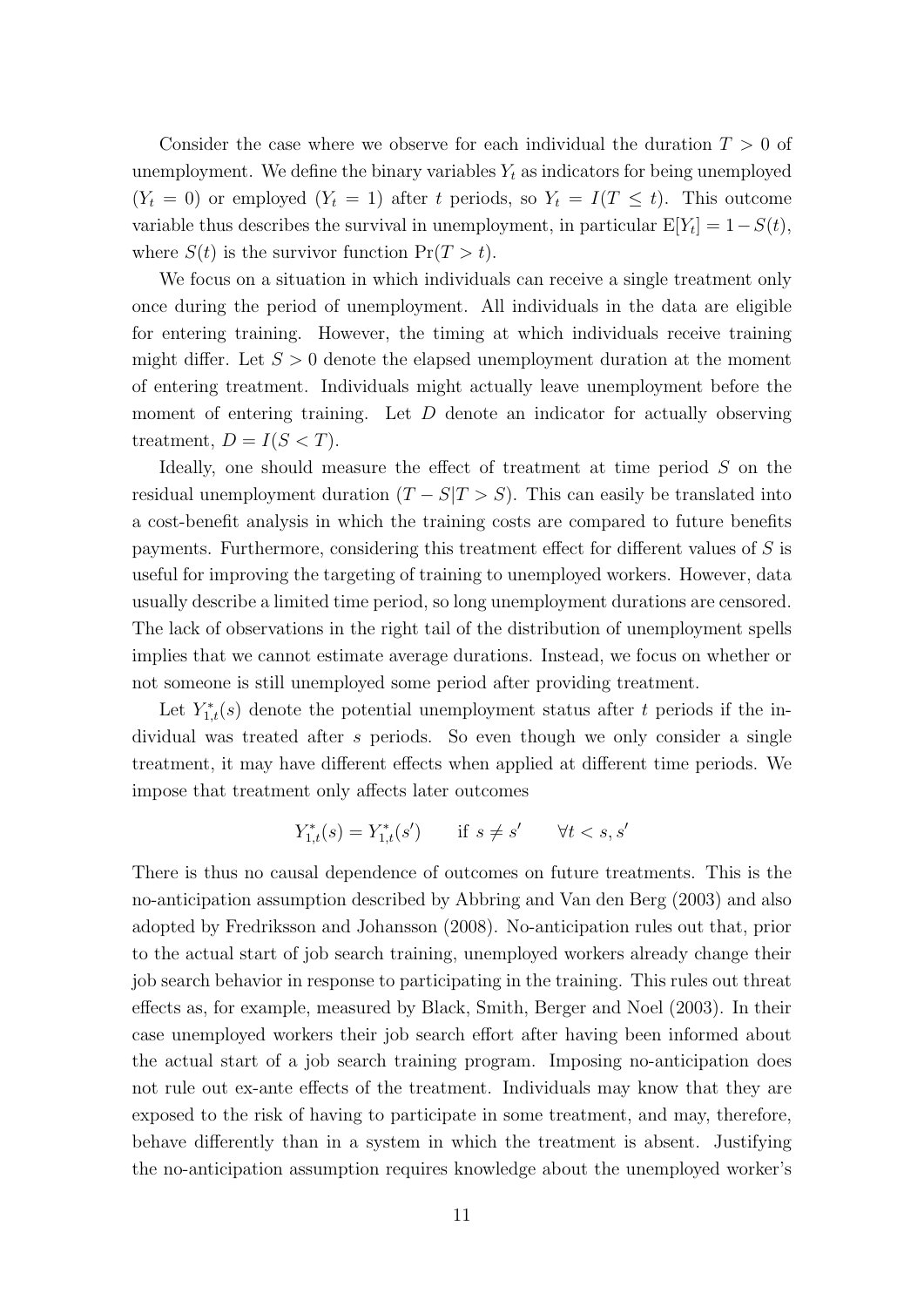information about participation in job search training prior to actually starting the training. In our case, the unemployed workers are informed (by letter) two weeks prior the start of the training. Our data contain some information about these letters, which we exploit to justify the no-anticipation assumption (see Subsection 4.2).

In a dynamic setting it is not immediately clear what the relevant counterfactual is. The most natural counterfactual is to consider the potential outcome  $Y_{0,t}^*$ , which is the outcome if the unemployed would not receive treatment prior to  $t$ . This implies  $S > t$ , and because of the no-anticipation assumption

$$
Y_{0,t}^* = Y_{1,t}^*(s) \qquad \forall t < s
$$

The relevant treatment effect (on the treated) would thus be

$$
\Delta(t,s) = \mathbf{E}\left[Y_{1,t}^*(s) - Y_{0,t}^*|S = s, Y_s = 0\right] \text{ with } t > s
$$

This treatment effect denotes the effect of providing treatment at s on reemployment between s and t for those who were still unemployed at s. This is the ex-post effect of the treatment, so the effect of actually participating in the treatment on future outcomes. It should be noted that almost all empirical literature focuses on ex-post effects. Unemployed workers treated at s are thus compared to unemployed workers who (possibly) receive training after  $t$ .

The main complication is that it is unclear which individuals qualify for the control group. There is, of course, the selection problem if treatment is not assigned randomly. However, an additional problem is that in a setting with ongoing entry in treatment it is not possible to identify which individuals did not receive treatment before t. In particular, for individuals who have left unemployment between s and t, it remains unobserved whether or not they would have received treatment before or after t. It is unclear how to deal with such observations. Gerfin and Lechner (2002) include these observations in the control group, but exclude individuals who are observed to have received treatment between  $s$  and  $t$ . It may be clear that this causes a bias towards shorter unemployment spells, and treatment effects will be underestimated. Ignoring both types of observations does not solve the issue either as then there is no exit observed in the control group between s and t.

Sianesi (2004) suggests to consider as potential control group all individuals who receive treatment later than s. This implies that the treatment effect changes to

$$
\Delta * (t, s) = \mathbf{E} \left[ Y_{1,t}^*(s) - Y_{1,t}^*(>s) | S = s, Y_s = 0 \right] \quad \text{with } t > s
$$

where  $Y_{1,t}^*(> s)$  is the potential employment outcome at t for an unemployed worker treated later than s. This treatment effect describes the effect of entering treatment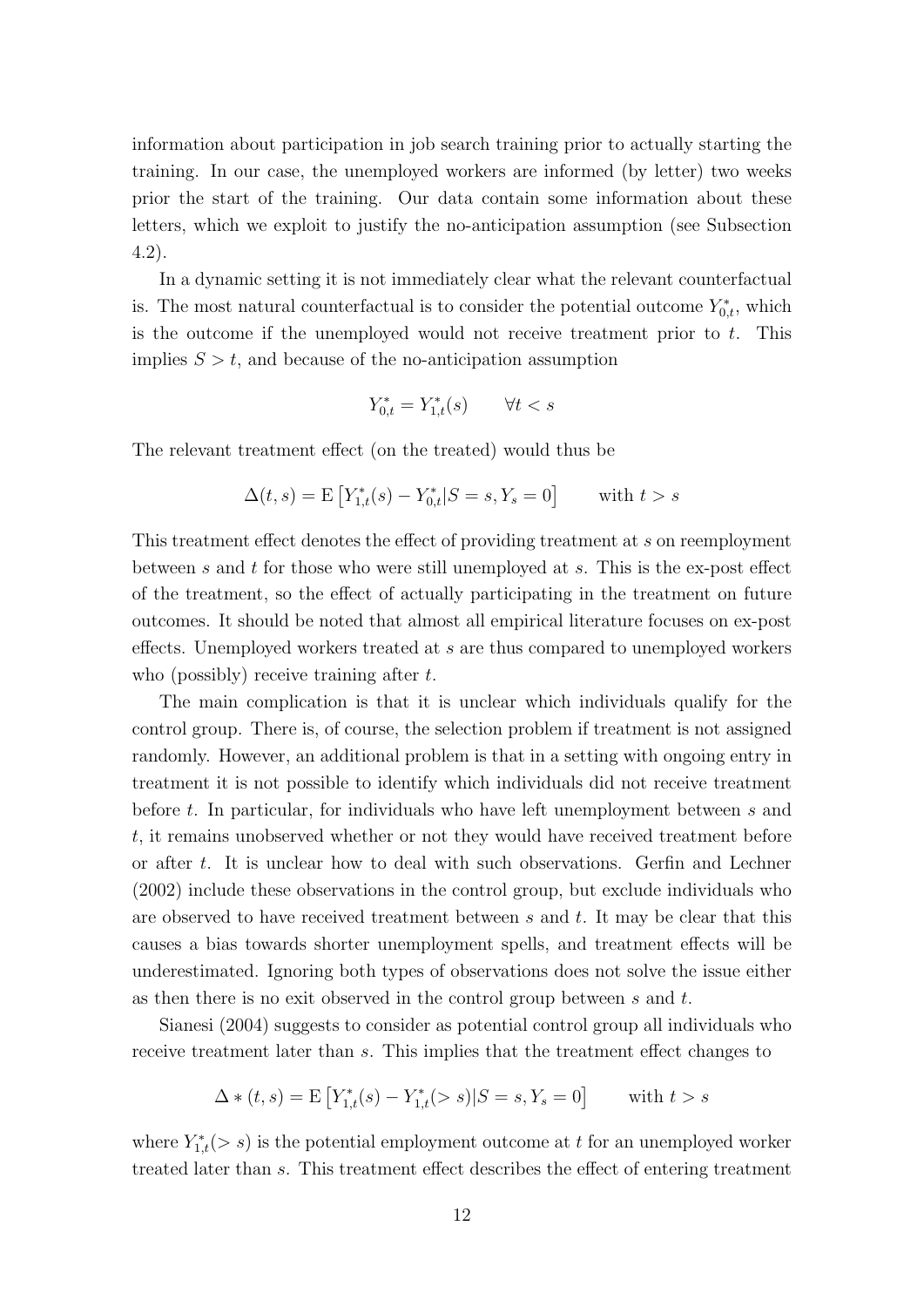at s compared to entering treatment at some later moment. The usefulness of this treatment effect is limited, mainly because the counterfactual outcomes and also the treatment effect depend on the future entry pattern of treatment. A cost-benefit analysis is, for example, not straightforward since it is unclear when individuals in the control group receive treatment. Both approaches to construct the counterfactuals are mainly driven by the requirement to fit the evaluation problem within the standard (static) potential outcome model.

Dynamic techniques can deal with such data problems more flexibly. Abbring and Van den Berg (2003) use a duration model framework in which they jointly model the length of the unemployment spell  $T$  and the time until entry in treatment S. When imposing some functional form restrictions they can allow for selection on unobservables. Both Lechner (2008) and and Fredriksson and Johansson (2008) descretize time and develop multi-period matching estimators assuming that selection is only on observables. A more practical issue is the choice of the unit of a time interval. In the next sections of this paper we discuss in more detail the application of different approaches to our data, and we compare the estimation results. This should provide insight to the advantages and disadvantages of the different estimators.

#### 4.2 Justifying no-anticipation

As stressed by Abbring and Van den Berg (2003), no-anticipation is required to identify the causal effects within the timing-of-events model. No-anticipation implies that individuals do not change their behavior prior to entering the program once they know the exact timing of starting the program. If unemployed workers receive information about the timing of job search training far before the actual start, they might take this into account in their current job search decisions. Indeed, Black et al. (2003) show that there may be substantial threat effect of active labor market programs, i.e. they find that unemployed workers are more likely to leave the benefits program once they are notified that they should start of a program.

Our data contain some information on invitation letters for the job search training. However, this information is very incomplete. Letters are only recorded since April 2008, so no information is available on the first two years of the observation period. Also there is no guarantee that for the later period the information on the letters is complete. In total we observe that 279 letters were sent. We observe only four individuals who left unemployment in the two weeks prior to receiving the letter, but no one in the short period after receiving the letter. Furthermore, the data show that in almost all cases there is between 14 and 20 days between sending the letter and start of the job search training program.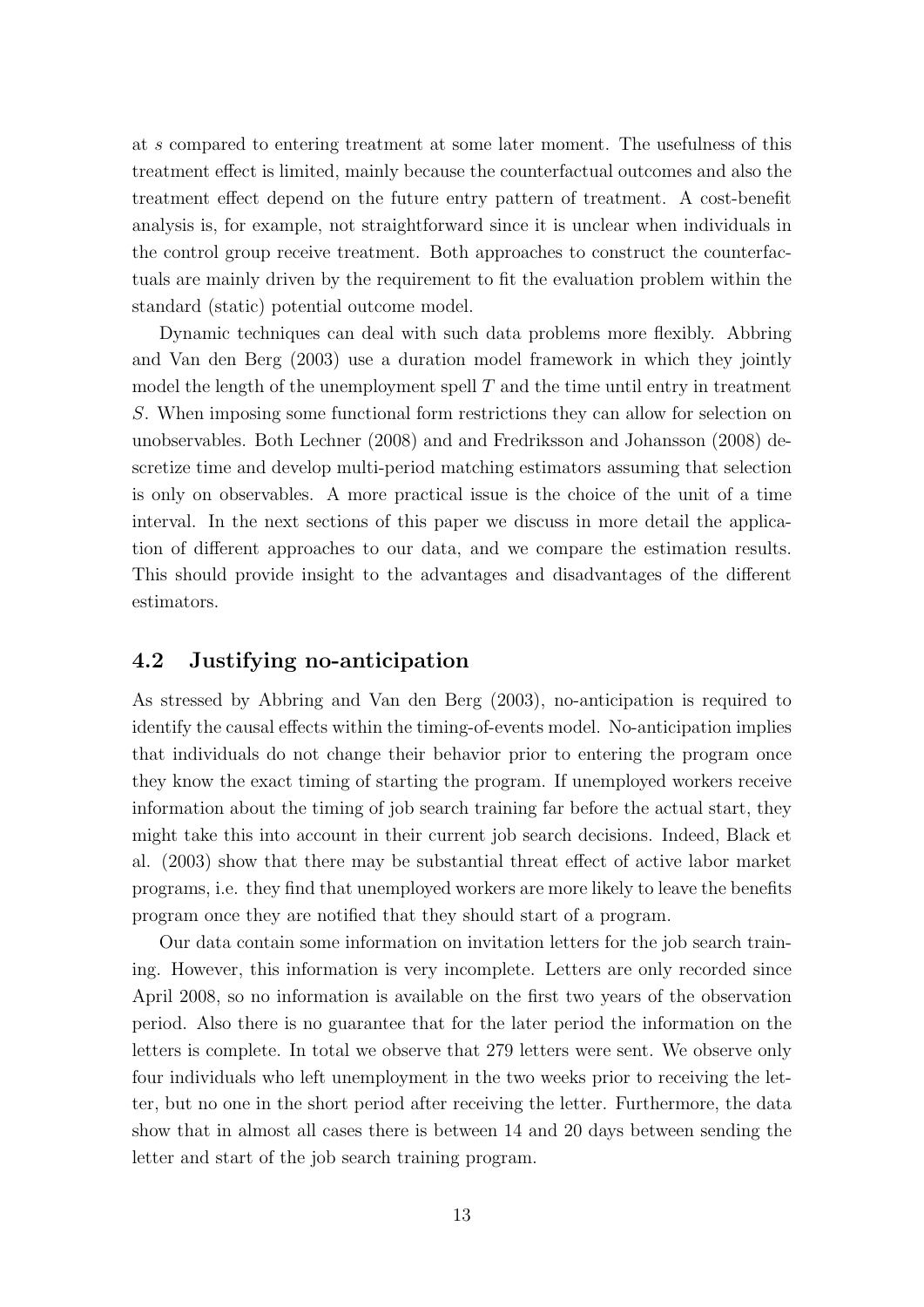The assumption of no-anticipation does not mean that individuals do not know about the assignment rules for job search training. Unemployed workers may be informed of the assignment rules to training. For example, an individual above age 50 may know that she should enter training as soon as possible, but it is ruled out that individuals know the exact timing of entering the training. This also implies that individuals cannot manipulate their assignment to job search training. Given the construction with the external agency assigning the job search training, it is unlikely that individuals can either manipulate or obtain prior knowledge about their assignment to the training. The unemployed workers do not know about the existence of the external firm and the external firm only receives very limited information about each unemployed worker.

## 5 Timing-of-events approach

#### 5.1 The model

We start by considering the timing-of-events approach proposed by Abbring and Van den Berg (2003) to estimate the effect of participating in the job search training program on reemployment. This is a continuous-time method which allows for selection on unobservables. The idea is to jointly model the reemployment rate T and the entry into treatment S in a bivariate mixed proportional hazard rate model. Bonnal, Fougère and Serandon (1997) use this model to estimate the effect of job search training, and Van den Berg, Van der Klaauw and Van Ours (2004) to evaluate the effectiveness of benefits sanctions.

Consider an individual collecting unemployment insurance benefits for t units of time. We assume that the exit rate to work can be characterized by observed characteristics  $x$ , unobserved characteristics  $v<sub>u</sub>$ , the elapsed unemployment duration t itself, and a variable indicating whether the individual already started participating in job search training  $I(s < t)$ , where s is the moment at which an individual enters job search training. Furthermore,  $v_u$  is assumed to be independent of x. The transition rate from unemployment to work at t conditional on  $x, v_u$  and s is denoted by  $\theta_u(t|x, v_u, s)$ , and follows the familiar Mixed Proportional Hazard (MPH) specification

$$
\theta_u(t|x, v_u, s) = \lambda_u(t) \exp(x'\beta_u + \delta \cdot I(s < t) + v_u)
$$

in which  $\lambda_u(t)$  represents the individual duration dependence.

The parameter  $\delta$  describes the causal effect or participating in job search training on the exit rate from unemployment. The parameter  $\delta$  describes a multiplicative effect on the reemployment rate. In Subsection 5.3 we show how we use this model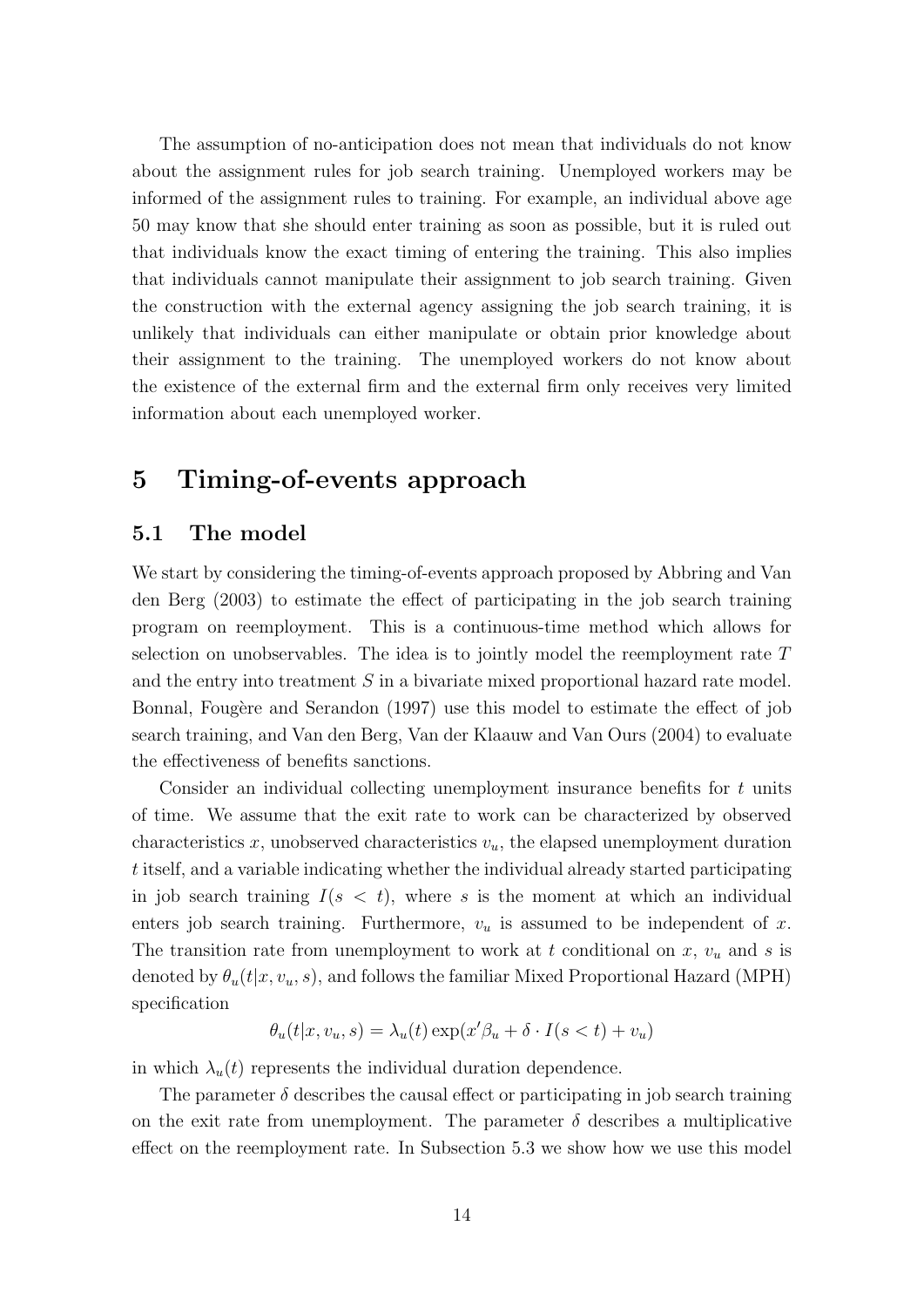to compute the dynamic treatment effects  $\Delta(t, s)$  described in the previous section. Furthermore, in the model specification above  $\delta$  is a permanent effect, which is the same for all individuals. This is most likely too strong. In Subsection 5.3 we allow  $\delta$ to depend on individual characteristics  $x$ , the moment of starting job search training s, and the elapsed duration of job search training  $t - s$ <sup>3</sup>

Recall that our data contain the same information as the external agency had when assigning unemployed workers to job search training. If we include all individual characteristics known to this external agency in the vector  $x$ , then the moment of entering the training s should be independent of unobservables  $v_u$ . We can test this by jointly modeling entry in the job search assistance and exit to work. Therefore, consider an individual who has received unemployment insurance benefits for t periods, and who did not start the job search training yet. The entry rate into job search training at t conditional on observed and unobserved characteristics x and  $v_s$ is denoted by

$$
\theta_s(t|x, v_s) = \lambda_s(t) \exp(x'\beta_s + v_s)
$$

where x is again assumed independent of  $v_s$ . In this model specification, the entry rate in job search training is independent of the unobservables  $v_u$  only if  $v_s$  and  $v<sub>u</sub>$  are independent. When actually estimating the model we allow for dependence between  $v_u$  and  $v_s$  via the joint distribution  $G(v_u, v_s)$ , and test for independence.

The identification of the model framework is discussed at length in Abbring and Van den Berg (2003). The identification highes on two key elements. First, proportionality in the hazard rates is necessary to identify the joint distribution of unobservables. This identification requirement thus imposes a restriction on the parametric specification. Second, the no-anticipation assumption discussed in the previous section is necessary. The model imposes a change in the exit rate from unemployment at the start of job search training. This implies that individuals should not already change their job search behavior prior to entering job search training in response to learning about the exact moment of entering the program.

The model is estimated using maximum likelihood estimation. Therefore, we parameterize the duration dependence functions and the bivariate unobserved heterogeneity distribution using flexible specifications. We take both  $\lambda_u(t)$  and  $\lambda_s(t)$  to have a piecewise constant specification,

$$
\lambda_i(t) = \exp\left(\sum_{j=1,2,\dots} \lambda_{ij} I_j(t)\right) \qquad i = u, s
$$

where j is a subscript for time intervals and  $I_i(t)$  are time-varying dummy variables for each of the consecutive time intervals. Note that with an increasing number

<sup>&</sup>lt;sup>3</sup>Abbring and Van den Berg (2003) show that it is also possible to allow  $\delta$  to depend on unobserved characteristics v.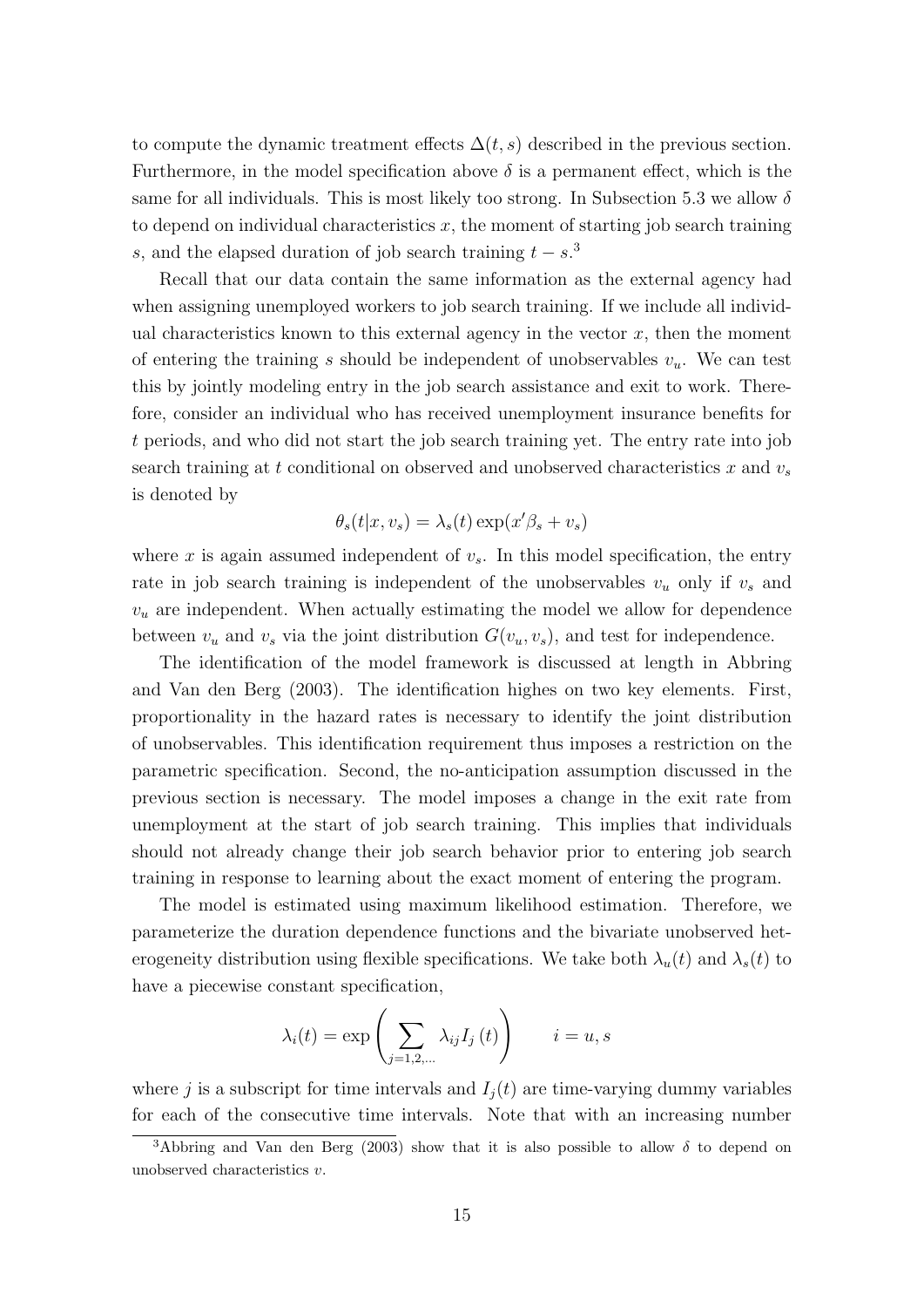of time intervals any duration dependence pattern can be approximated arbitrarily closely.

We take the joint distribution of the unobserved heterogeneity terms  $v_u$  and  $v_s$  to be bivariate discrete with unrestricted mass-point locations for each term. Allowing  $v_u$  and  $v_s$  to have two points of support each  $(v_u^a, v_u^b, v_s^a$  and  $v_s^b$  respectively), the distribution of  $G(v_u, v_s)$  is

$$
Pr(v_u = v_u^a, v_s = v_s^a) = p_1 \quad Pr(v_u = v_u^b, v_s = v_s^a) = p_3
$$
  

$$
Pr(v_u = v_u^a, v_s = v_s^b) = p_2 \quad Pr(v_u = v_u^b, v_s = v_s^b) = p_4
$$

with  $0 \leq p_i \leq 1$  for  $i = 1, \ldots, 4$ , and  $p_4 = 1 - p_1 - p_2 - p_3$ . In this case it is easy to show that  $v_u$  and  $v_s$  are independent if and only if  $cov(v_u, v_s) = 0$ . The covariance of  $v_u$  and  $v_s$  equals

$$
cov(v_u, v_s) = (p_1p_4 - p_2p_3) \cdot (v_u^a - v_u^b) \cdot (v_s^a - v_s^b)
$$

In this case a zero covariance also implies independence between  $v_u$  and  $v_s$ , and thus conditional independence between assignment to job search training and exit to work. Of course, we can allow for more than two mass-point locations.

#### 5.2 Parameter estimates

Table 2 presents the parameter estimates for the timing-of-events model, both for the full sample and for a sample excluding the low-skilled workers. In both cases the effect of participating in job search training is negative and significant. Entering a job search training program thus reduces the probability of finding work. In the full sample the reemployment rate drops about  $29\% = (exp(-0.338) - 1)$ , and this is about 36% for regular unemployed workers (so excluding the low-skilled).

Low-skilled workers are less likely to exit unemployment to work and are significantly more likely to enter job search training. The latter is in agreement with the assignment policy of the program. Women are less likely to find work, but this is only significant in the full sample. The previous wage is negatively associated to finding work and positively to entering the job search assistance program. Furthermore, we allowed for a fourth-order polynomial in age. All terms have a significant effect both on reemployment and job search assistance participation.

Both in the exit rate to work and the entry in job search training, the duration dependence pattern is relatively flat beyond 30 days of collecting benefits. This implies that during the first month of unemployment not many people find new work, but later during the unemployment spell there is no decrease in the exit rate. The same holds for the entry in job search training.

The distribution of the unobserved heterogeneity is concentrated at a single mass point. So, there is no correlation between the unobserved heterogeneity  $v_u$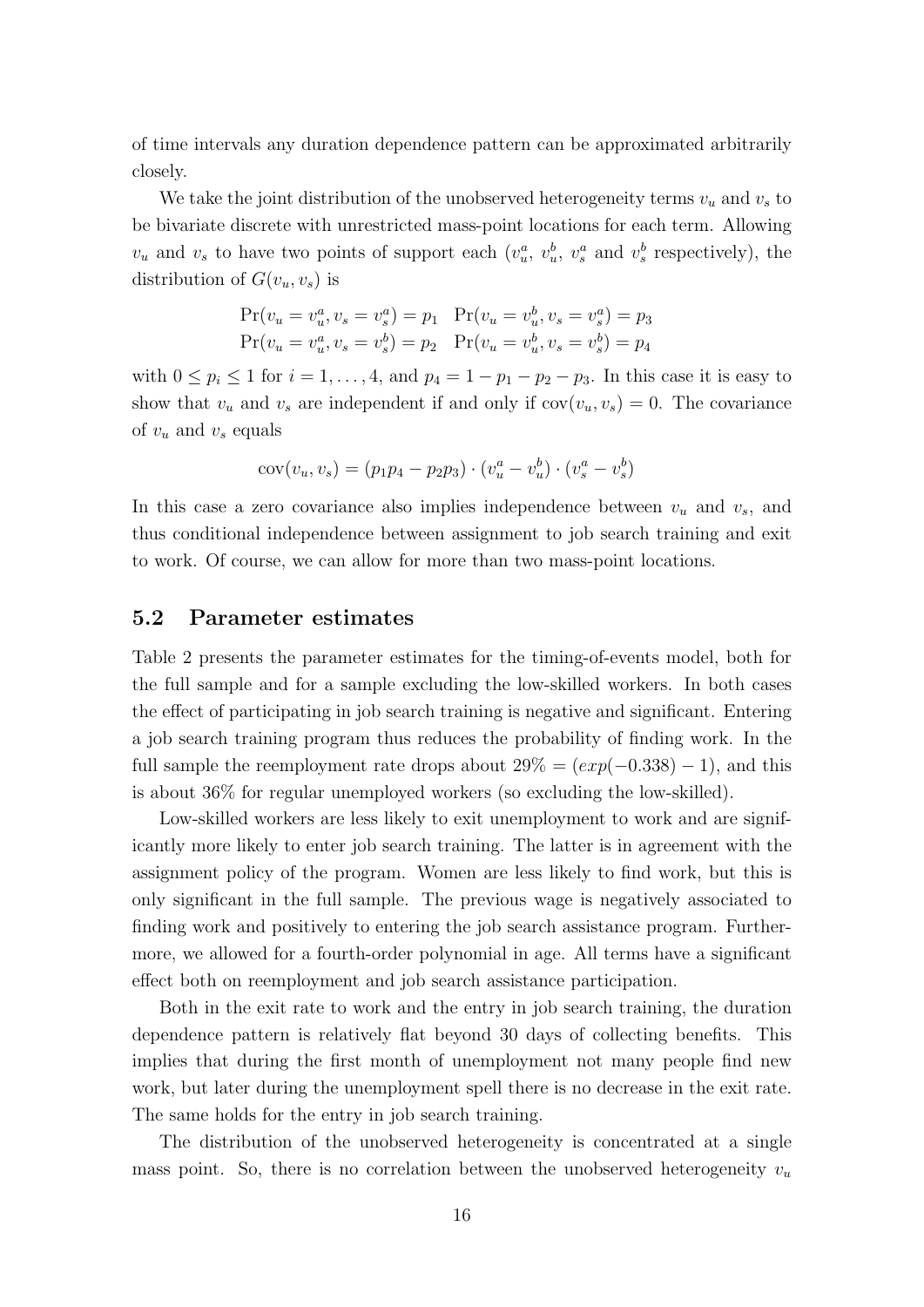in the reemployment rate and the unobserved heterogeneity  $v_s$  in the entry rate in job search training. This confirms that conditional of observed characteristics assignment to training is independent of the exit rate to work, which is in agreement with the process of assigning job search training as described in Subsection 2.2.

We have tried including additional heterogeneity in the model. In particular, we have tried including calender-time effects and regional dummies. However, most of the additional coefficients are insignificant and it did not change the parameter estimates. The latter is particularly true for the effects of participating in job search training.

Imposing proportionality of the hazard rates might be too strong. Low-skilled workers are very different from regular unemployed workers. Furthermore, individuals below and above age 50 have a different pattern on entry into training. Such differences are most likely not captured by a dummy variable causing a proportional shift in transition rates, and may imply very different duration dependence patterns. Therefore, we estimate the model separately for low-skilled workers, individuals above age 50 and those below age 50.

Table 3 shows the parameter estimates for the three groups. The job search training has a negative effect on reemployment for all three groups, but the effect is only significant for the no low-skilled individuals. Furthermore, the negative effect is almost twice as large for the individuals over age 50. Recall that individuals over age 50 are supposed to enter the job search training program early, while individuals below age 50 are supposed to wait about six month. Therefore, we interact the effect of the program with the elapsed unemployment duration when entering the program. Table 4 shows that for all groups job search training has the largest negative effect when the unemployed worker enters early, and that that this adverse effect becomes smaller the later the individuen enters the program.

It is well known that job search training programs may cause lock-in effects, i.e. when being in the program individuals reduce their job search effort. Recall that the objective of the job search training was to prepare someone for successful job search within two months and that the maximum length of the program is one year. Therefore, we allow the effect of the job search training to depend on the elapsed duration in the program and we allow the program effect to be different during the first two months, between two month and one year and beyond one year. Table 5 shows that for regular unemployed workers the effect of the program is negative at any elapsed duration since the start of the program. This indicates that the negative effects which we found earlier are not only the consequence of a very large initial lock-in effect.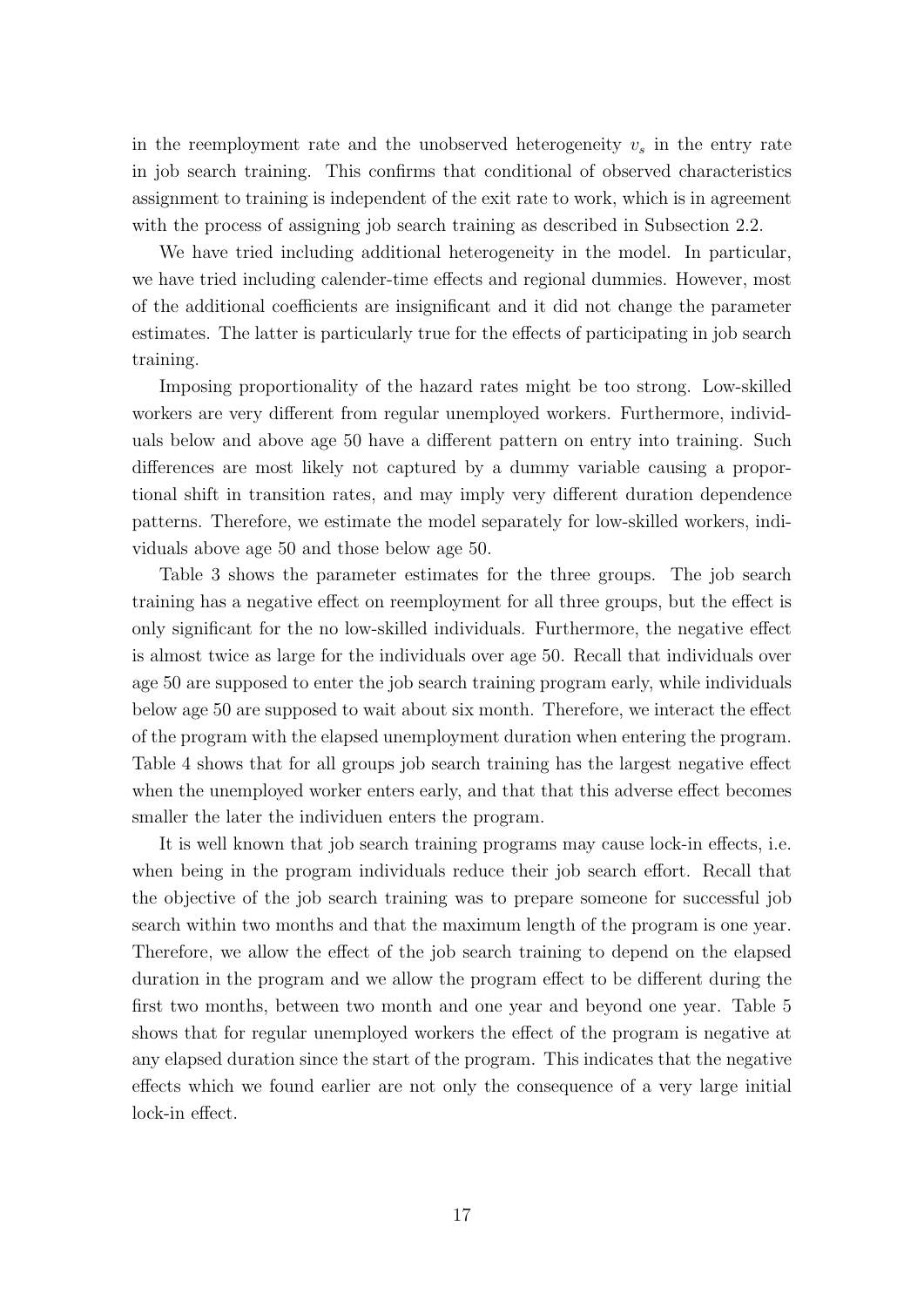#### 5.3 Treatment effects

Within the timing-of-events model the causal effect of the job search training describes a shift in the exit rate to work. This does not directly translate into a statistic which is useful for policy purposes, such as the expected unemployment duration of employment probabilities. Since the timing-of-events model provides a full parametric specification for the exit rate to work and the entry into job search training, we could compute the effect of job search training on expected unemployment duration. However, this is unattractive since it requires extrapolating the pattern of duration dependence. Van den Berg and Van der Klaauw (2006) mention that expected unemployment durations are very sensitive on how the extrapolation is done.

Therefore, we focus on the treatment effects  $\Delta(t, s)$  discussed in Section 4. These treatment effects describe the change in the probability of finding work within t periods of being unemployed due to entering job search training after s period (and conditional on still being unemployed at that moment). Using the timing-of-events model, this treatment effect can be written as

$$
\Delta(t,s) = \frac{\exp(-\int_0^t \theta_u(z|x,t,v_u)dz) - \exp(-\int_0^t \theta_u(z|x,s,v_u)dz)}{\exp(-\int_0^s \theta_u(z|x,s,v_u))}
$$

To obtain the population equivalents we average over the observed characteristics x of all individuals in our sample and integrate over the distribution of unobserved heterogeneity. We use the delta methods for computing standard errors around the treatment effects.

In Table we show the estimated employment probabilities and treatment effects. First we use the estimation results from the (baseline) timing-of-events model with permanent homogeneous effects of the job search training. The table first shows the effect of entering job search training after three months on employment after four and six months. The upper plane of the table shows that within three months about 30% of the individuals entering unemployment insurance find work. Without the job search training almost 39% of the individuals find work within four months and about 52 within six months. If individuals are assigned to job search training after three months, the employment probability after four months reduces to around 36% and almost 47% after six months. For  $s = 3$  the treatment effects  $\Delta(t, s)$  thus equal  $-0.037$  and  $-0.081$  for  $t = 4$  and  $t = 6$  respectively. Also for assignment to job search training after six months we find significantly negative effects on employment

We have also used the estimated models for the different groups. For low-skilled workers the effects are negative, but insignificant. For both other groups participation in job search training significantly reduces the probability of being employed. The treatment effects are about the same for individuals above and below age 50.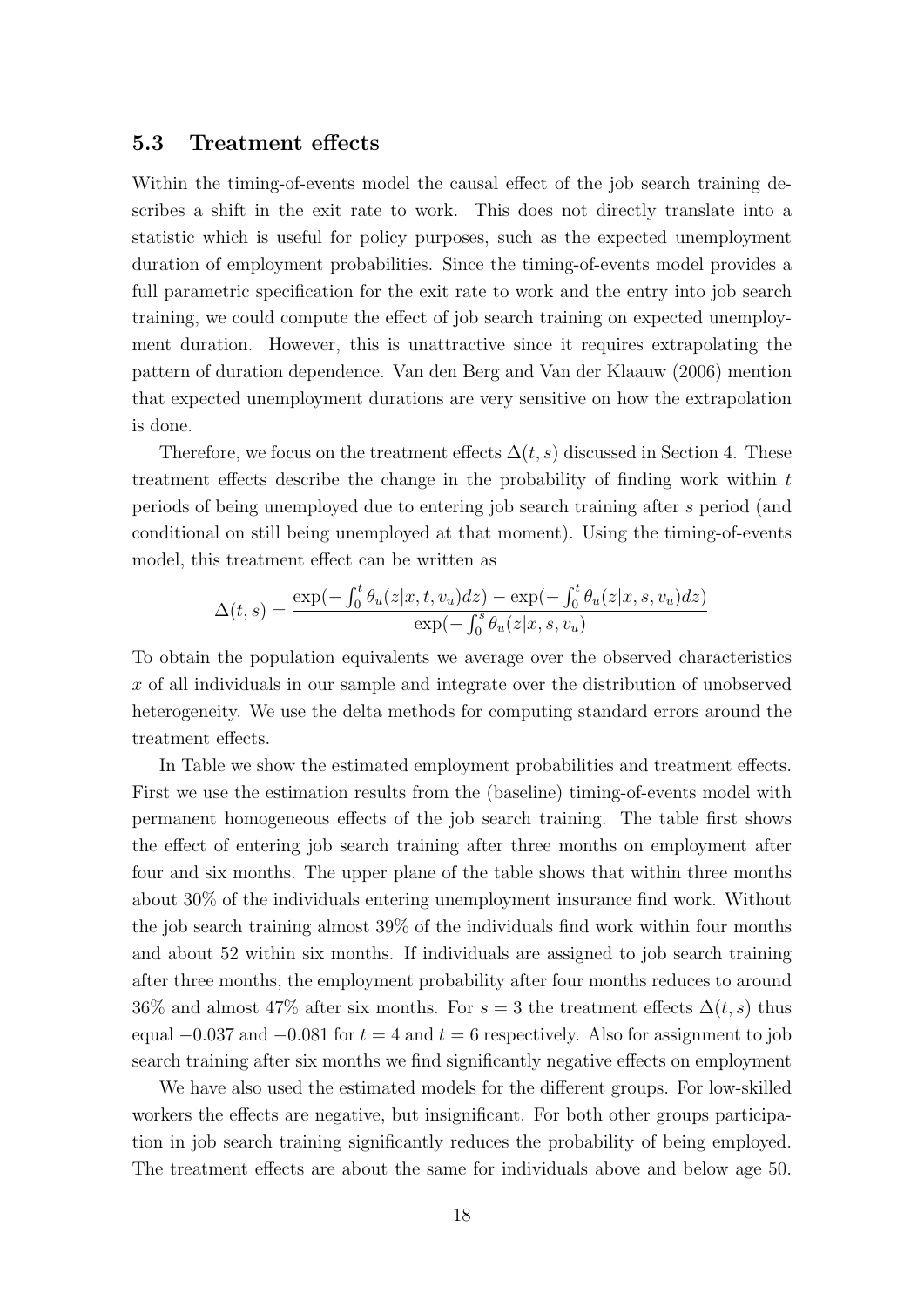However, reemployment rates are much lower for individuals above age 50. Therefore, one might argue that individuals above age 50 suffer even more from participating in job search training.

Next, we considered the model in which the effect of the job search training was allow to depend on the elapsed unemployment duration at the start of job search training. The parameter estimates showed that the negative effect of job search training is largest for early entry in the program.

We have assumed that after the start of the training there is a continuous treatment effect. Recall from Subsection 2.2 that training is intense during the first weeks and that the goal is to prepare individuals for making successful applications after two months. There might be serious lock-in effects. E.g. Richardson and Van den Berg (2001) find negative overall treatment effect, but when ignoring the very strong lock-in effects positive effects of the treatment.

Table 6 shows the results for the separate groups taking treatment s at 3 months and 6 months with varying lengths for  $t$ . The results show that early treatment relative to the reemployment reference  $t$  increases with respect to the length of the period between s and t. We also notice that these differences are sharper at earlier stages of unemployment when many of the high ability workers are still in the sample of unemployed.

Figure 3 illustrates the evolution of the treatment effect in more detail for intervals [s,t] of 30, 90 and 180 days. Comparing the different series indicates that the choice of interval is not innocuous. We see a stronger effect for larger intervals which implies that differing assignment to treatment results in stronger reemployment prospects. The patterns also consistently show the reduction in the gains of postponing treatment until after t for individuals entering treatment at a later stage of their unemployment spell. But these patterns are surprisingly consistent for the different choices of intervals.



Figure 3: Timing of Events with different intervals [s,t]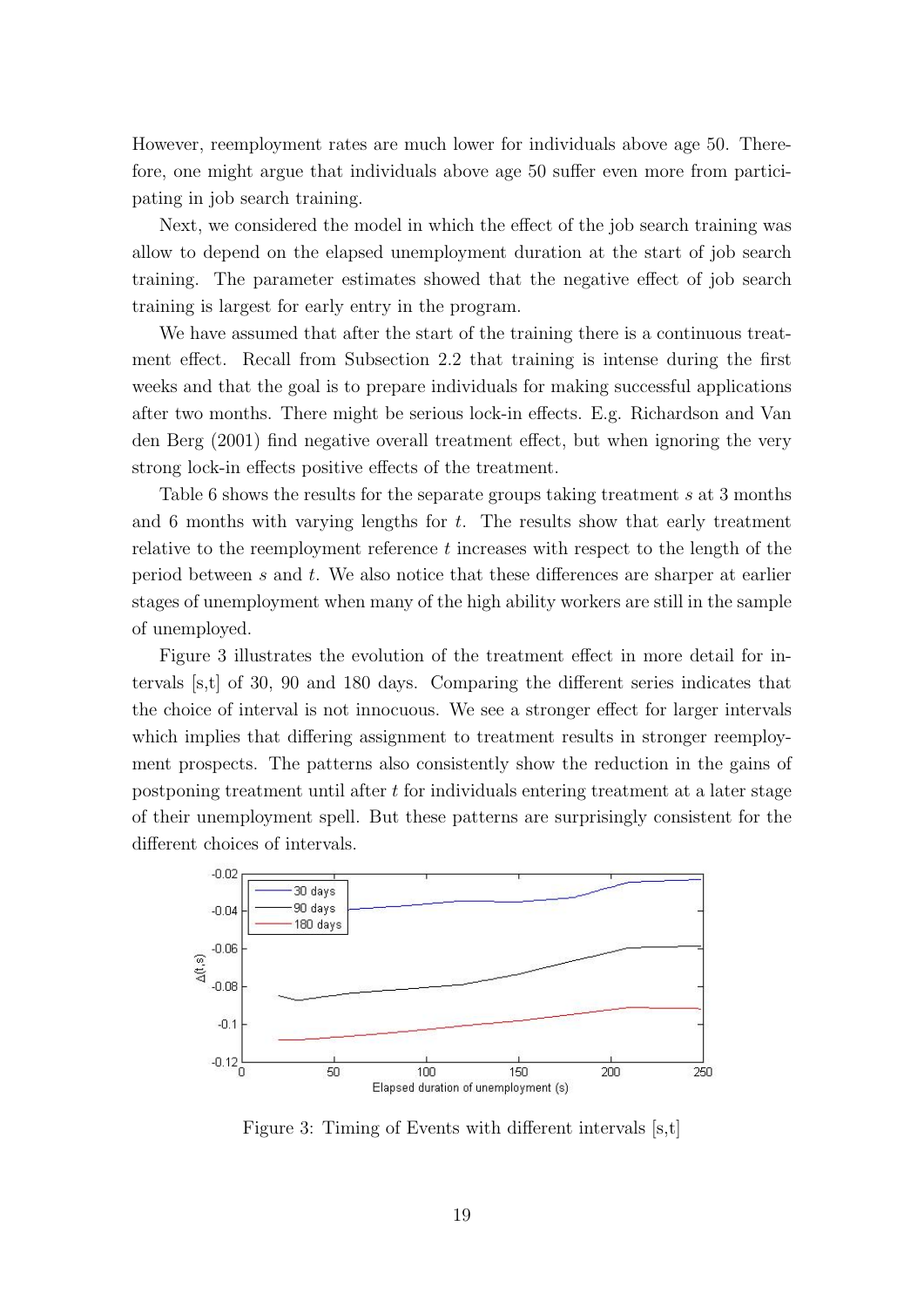### 6 Propensity score methods

The identification within the timing-of-events method relies on no-anticipation, and the assumption that hazard rates are proportional. The latter might be restrictive since it limits the parametric structure of the model. Recall that the timing-of-events model allows for selection on unobservables. From the institutional setting we know that in our situation, selection is only on observed characteristics. Conditional on observed characteristics, treatment assignment is thus independent of potential outcomes

$$
(Y_{1,t}^*(s) \quad \forall t, s > 0) \bot S | X
$$

Conditional independence assumption is usually justified from the richness of the data, which may include information on past labor market outcomes and subjective assessments of labor market prospects (e.g. Lechner and Gerfin, ...; and Sianesi, 2004).

Usual to Match treated at s with non-treated at s (i.e. Fredrikson and Johansson, 2008; Lalive, van Ours and Zweimüller, 2008; Gerfin and Lechner, ...; Sianesi, 2004). Should thus focus on individuals who survived the same period in unemployment and have similar observed characteristics. Overlapping support is thus required. Fredriksson and Johansson (2008) advocate the use of duration models in discrete time.

Conditional independence implies no-anticipation. Easy to see when considering that exit without treatment  $T_0$  is a function of X and U and treatment assignment S of  $X$  and  $V$  with  $U$  and  $V$  independent. If anticipation than  $U$  also affects observed treatment assignment and conditional independence is violated.

......discretize time and assume that selection is only on observables. Lechner .... (....) suggest to simulate the training entry for those individuals for which the moment of treatment entry is missing (and then remove the treatment and control observations with a simulated treatment between  $s$  and  $t$ ). Fredriksson and Johansson (2008) focus their attention on the effect of providing treatment at s compared to providing treatment at a later time period. This implies that their control group includes individuals who received treatment later than s rather than later than t. This complicates the interpretation of the treatment effect, since it does not take into account when control group individuals receive their treatment.

where  $T^*(s)$  is the potential unemployment duration if job search training is assigned after s periods. With this independence assumption, we can use propensity score matching methods.

There are a few complicating issues. First, S describes the unemployment duration until entering job search training. And, since it is a continuous variable, there is an unlimited set of possible treatments to be evaluated. Imbens (2000) assesses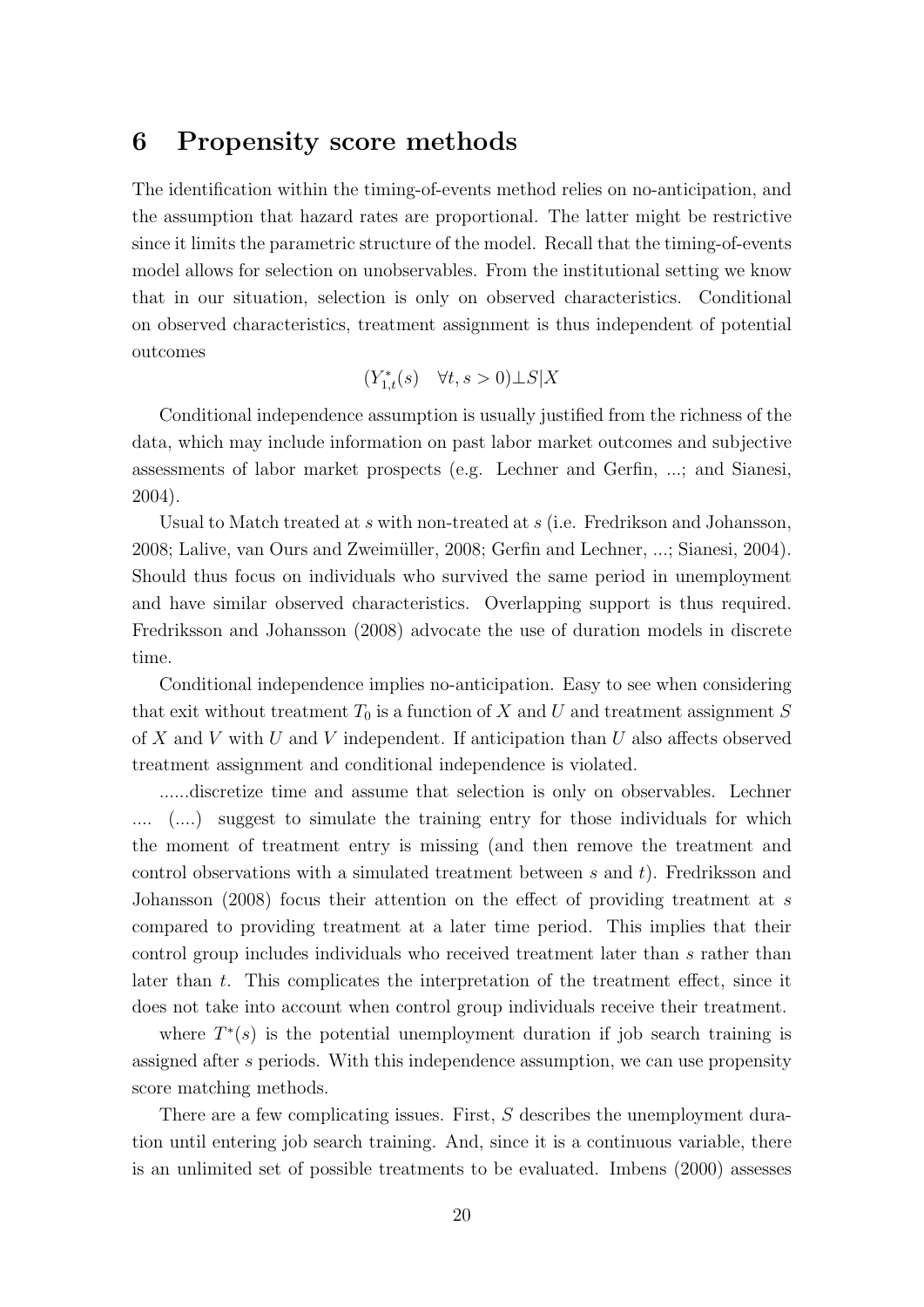this problem by estimating dose-response functions. But this framework applies indadequately to training program evaluations since for some treatments  $S = s$ , the potential outcome  $T^*(s) < s$ . This implies that if the treatment is assigned at s, the individual will have already left unemployment prior to actually starting the treatment. 74% of the spells in our data represent these individuals who exited unemployment prior to entering a training program.

Our propensity score mathcing estimator follows that of Lalive, Van Ours and Zweimüller (2008). Estimate survivor function both for the treatment and the matched control group. Focussing on survivor function solves the problem stressed by Sianesi (2004) that one can only compare current treatment start against later treatment start. This works fine due to the conditional independence assumption stressing that treatment start and exit from unemployment are independent processes conditional on observed characteristics.

To account for the conintuity of S, time is often discretized (e.g. Fredriksson and Johansson, 2008; Lechner, 2009; Sianesi, 2004). We normalize this unit to 1 day. In the empirical analyses we will discuss the sensitivity of the results with respect to choosing the unit of time. Treatment can then be written as  $\tilde{S} = s$  if  $s - 1 < S \leq s$ for  $s = 1, 2, \ldots$  Recalling that  $Y_t^*(s)$  denotes the potential employment status after t periods if the individual entered job search training after s periods, the conditional independence assumption in discrete time implies

$$
\{Y_t^*(s) \forall s, t = 1, 2, \ldots\} \bot \tilde{S} | X
$$

The large number of treatments,  $\tilde{S} = 1, 2, \ldots$ , is no longer a restrictive problem since we can now compare different treatments as

$$
E[Y_t^*(s) - Y_t^*(s')|\tilde{S} = s] \quad \text{for} \quad s' \neq s
$$

This gives the effect on reemployment at t for the unemployed workers who received job search training at  $s$  compared to receiving job search training at  $s'$ . Taking  $s < s' < t$ , one could typically think about this as the effect of being employed one year  $(t)$  after entering unemployment for those who enter job search training after three months  $(s)$  compared to six months  $(s')$ . The treatment statistic is thus informative about the effects of postponing the treatment from  $s$  to  $s'$ . On the other hand, by choosing  $s < t \leq s'$ , we can evaluate the effect of job search training at s on being employed at  $t$  compared to not having received treatment before  $t$ .

In order to make use of this treatment estimate we must account for the problem that we cannot identify both the group treated at  $s$  and at  $s'$ . This is due to the unobserved moment of entering treatment S for the individuals who left unemployment before entering job search training. We can partly solve this issue by conditioning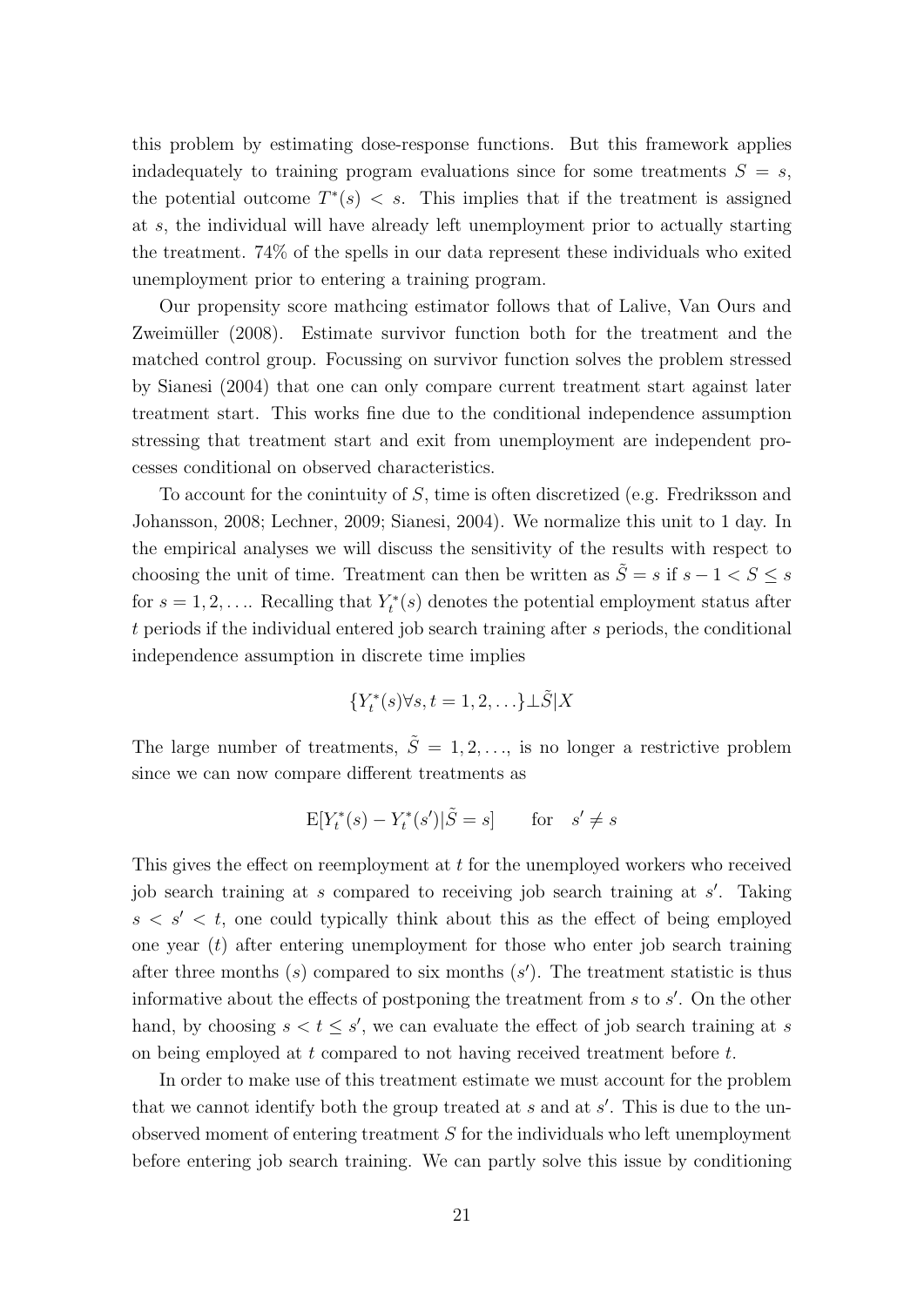the treatment evaluation on those people still collecting benefits at  $s$ ,

$$
E[Y_t^*(s) - Y_t^*(s')|S = s, Y_s = 0] \quad \text{for} \quad s' > s
$$

Following this approach, two treatment parameters have been proposed. Sianesi (2004) argues that focus should lie on

$$
\mathbf{E}[Y_t^*(s) - Y_t^*(>s)|\tilde{S} = s]
$$

which is the effect of offering treatment at s compared to offering treatment at a later stage. This statistic is however not very useful for cost-benefit analysis or to assess the absolute performance of the job search training. It can only be relevant for caseworkers when deciding about the optimal timing of assigning treatment (conditional on actually assigning treatment).

Gerfin and Lechner (2002) take another approach and choose to drop individuals with observed treatment between  $s$  and  $t$ . Intuitively, it is clear that this causes an underestimate of the treatment effect. This is mainly because among those who should receive treatment between  $s$  and  $t$ , the short unemployment spells (found work before treatment) are kept while the long spells (treatment before finding work) are dropped.

Lalive, Van Ours and Zweimüller (2008) suggest a more suitable solution. Rather than directly focusing on whether or not the unemployed worker found work before  $t$ , they estimate survivor functions using a discrete-time duration model. Within this model, entering job search training between  $s$  and  $t$  is considered as exogenously right censored. This latter assumption is justified from the conditional independence assumption. The only requirement is that one conditions on the observed characteristics X which jointly affect entering treatment and exit to work.

In our study, we wish to compare the estimates produced by the timing of events methods to the matching ones proposed by Lechner (2009), Sianesi (2004), Fredriksson & Johansson (2008) and our own. In estimating the survival functions, and as opposed to Lechner (2009) and Sianesi (2004), we account for the imposed right censoring by further discretizing the interval between  $s$  and  $t$ . We then estimate the discrete time exit hazard for each subinterval and construct the survival probabilities. These exit hazards are first estimated as do Fredriksson & Johansson (2008) with Kaplan-Meier estimates and then, in our own application, with Logit specifications for each subinterval.

More specifically, for each period s, we compute the propensity score  $Pr(S \in$  $[s, s + \tau] | X, S \geq s, Y_s = 0$  for all observations receiving treatment between  $[s, s + \tau]$ (denoted  $p(s)$ ), and the counterfactual group potentially receiving treatment at a time  $s' > s + \tau$  (denoted  $p(s')$ ). We then match each treated observation i to the 'nearest neighbour' j which minimizes  $[p_i(s) - p_j(s')]^2$  in the control group.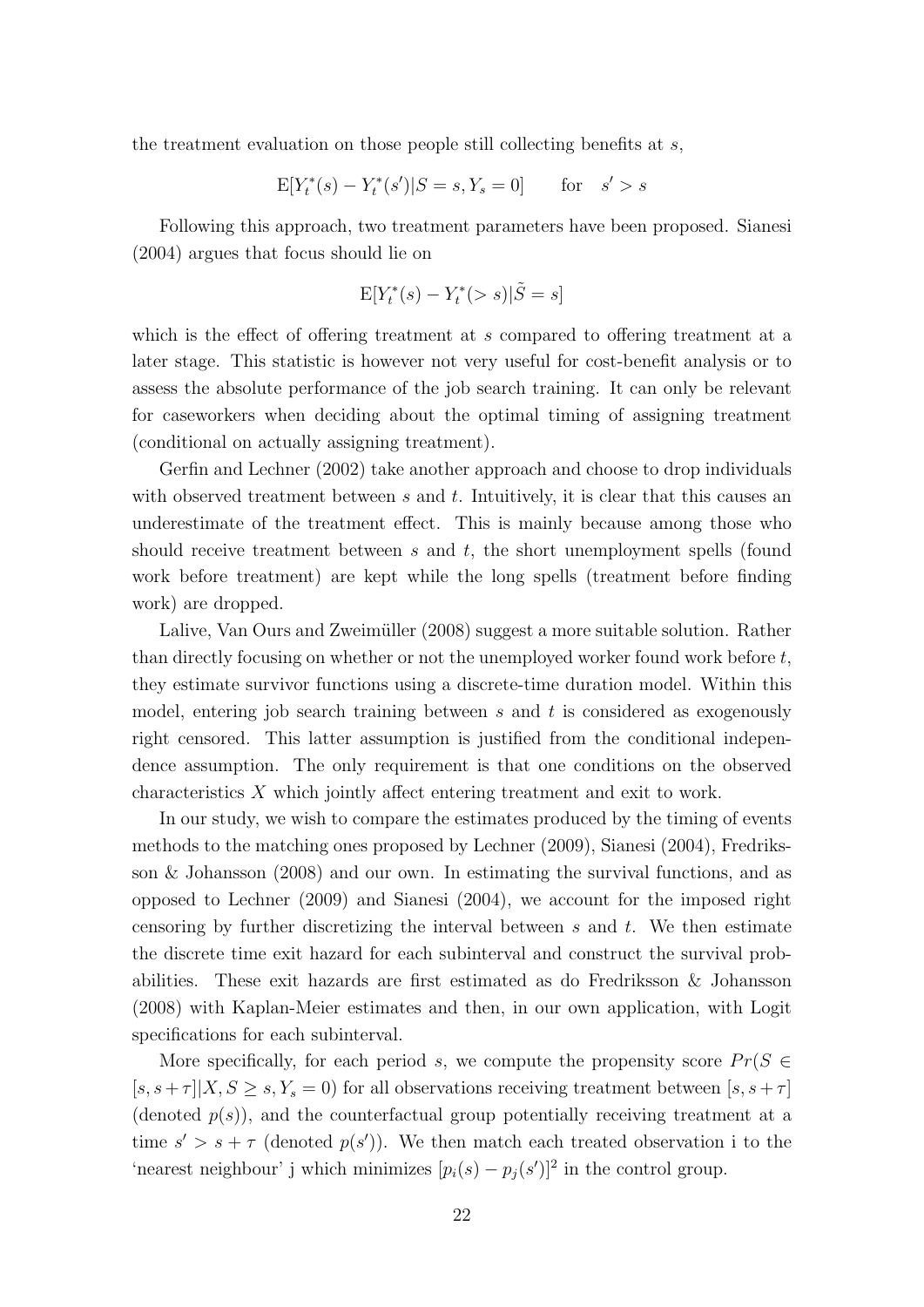In a second step, Fredriksson and Johansson (2008) compute the probability of exit for the treated group within each subinterval  $w_k$  of [s, t],  $w_k = [s, s + \tau)$ , [s +  $\tau, s + 2 \cdot \tau), \ldots, [s + K \cdot \tau, t],$ 

$$
\widehat{H}_{1,w_k}(s) = \frac{\sum_{S \in [s,s+\tau]} Y_{1,w_k}(s)}{R_{1,w_k}(s)} = \frac{\sum_{S \in [s,s+\tau]} I(T \in w_k)}{\sum_{S \in [s,s+\tau]} I(T \ge w_k)}
$$

and the potential unemployment status at  $t$  as,

$$
Y_{1,t}^*(s) = 1 - \prod_{k=1}^K (1 - \widehat{H}_{1,w_k}(s))
$$

The counterfactual hazard and potential employment status using the matched control group are given by,

$$
\widehat{H}_{0,w_k} = \frac{\sum_{S>s+\tau} Y_{0,w_k}}{R_{0,w_k}} = \frac{\sum_{S>s+\tau} I(T \in w_k)}{\sum_{S>s+\tau} I(T \ge w_k)}
$$

and,

$$
Y_{0,t}^* = 1 - \prod_{k=1}^K (1 - \widehat{H}_{0,w_k})
$$

In our estimation,  $Y_{1,w_k}(s)$  and  $Y_{0,w_k}$ , are replaced by Logit functions in order to account for observed heterogeneity.

The final treatment effect is given by  $\Delta(t,s) = Y_{1,t}^*(s) - Y_{0,t}^*$ .

Lalive, van Ours and Zweimüller (2008) show that if one imposes conditional independence, propensity score matching and duration models give very similar results. However, when allowing for selection on unobservables the estimates effects change substantially. This might indicate that unobservables are important, even though their data are rich on individual characteristics, i.e. include past labor market outcomes and subjective assessments of labor market prospects. The latter are used by, for example, Lechner and Gerfin (...) and Sianesi (2004) to justify the conditional independence assumption.

#### 6.1 Treatment Effects using Propensity Methods

One of the arguments for discretizing time and using matching methods rather than continuous time methods is that matching allows more precise interaction between durations and observables. In the duration model this interaction is introduced for  $t > 0$  via the unobservables and the duration dependence terms. This specification may still fail to capture important variations over time.

In our study, we focus on the case when  $s < t \leq s'$  and impose the right censoring approach for people entering training between  $s$  and  $t$ . Table 7 presents the results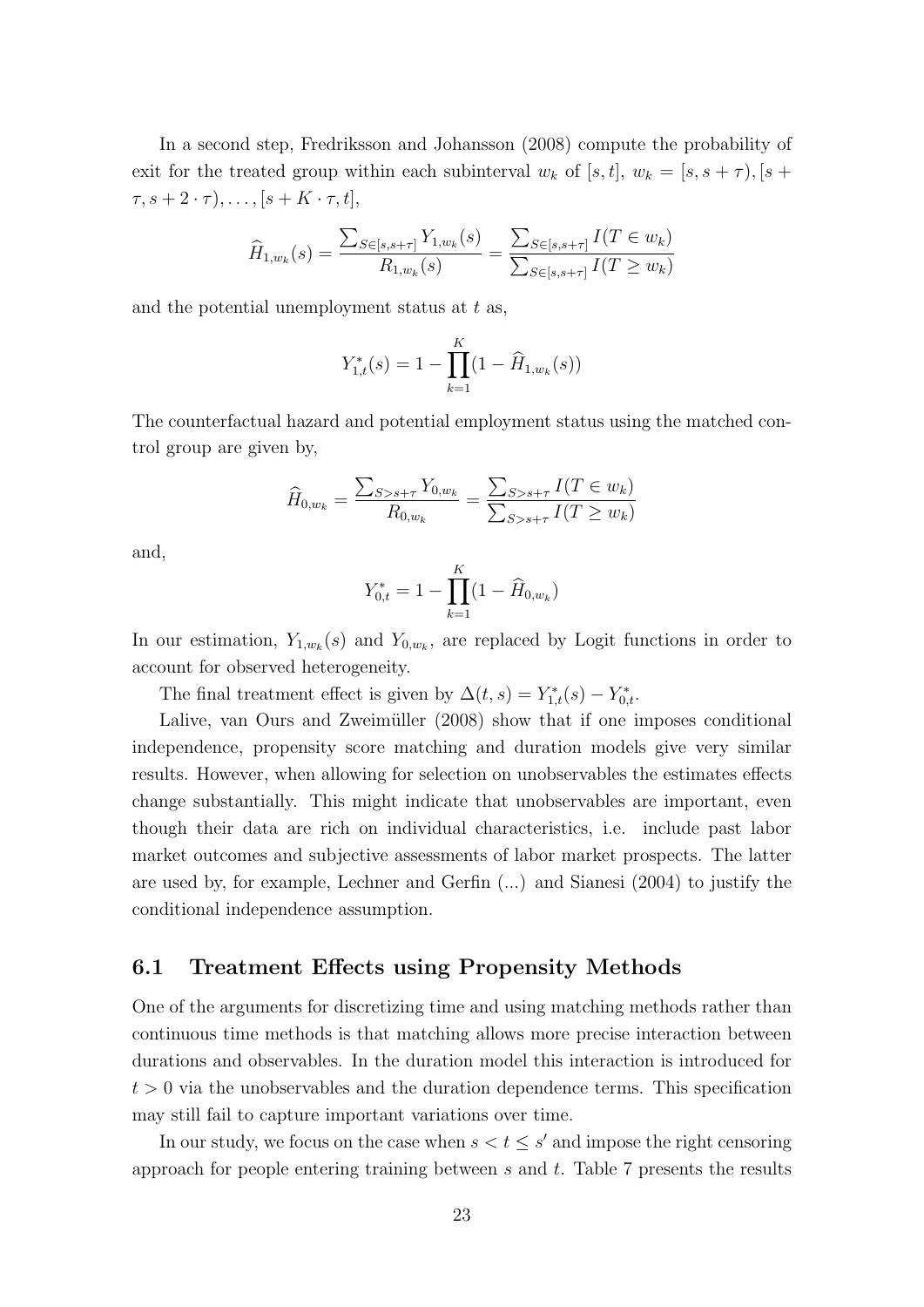for matching taking  $\tau = 30$  along with those of the different specifications of the timing of events model. To account for censoring in matching we also split the  $t - s$ months hazards into K subintervals of length  $\tau$  for the Fredriksson & Johansson and the Logit specifications. The choice for a matching interval and exit hazard subinterval may strongly influence the results. Our decision to apply the same interval  $\tau$  is motivated by our willingness to decrease dynamic selection as much as possible subject to data limitations.

We notice that the main results from timing-of-events remain unchanged with only little variation between different approaches when taking s at three months. However, taking s at six months, and as the number of observations thins out, we notice that only the logit specification of the matching approach follows the results obtained in the timing of events. It is clear that the validity of the matching estimates depends importantly upon the matched sample of observations.

Figure 4 provides further insight into the different methods. We find that the matching methods produce a larger variation in the treatment effect. In particular, the estimates in 4a when dropping all observations with treatment between  $(s+\tau, t]$ tend to underestimate the treatment effect. This follows from the bias selection of short spells which decreases the survival probability of the control group.

In the timing of events estimations, we noticed important heterogeneity based on observable characteristics. Kaplan-Meier estimates may not appropriately account for this observed heterogeneity in the survival probabilities. We can not therefore conclude that the fluctuations seen in 4b and 4c result solely from heterogeneity based on the determinants to treatment. In order to allow for the additional dependence of observables on exit, we replace the exit hazards in figure 4d by Logit estimates. Using the Logit specification, we find a strong reduction in the fluctuations of the treatment effect depending upon the elapsed duration of unemployment. These results nearly replicate those of the timing of events but still account for some additional duration dependent fluctuations based on observables.

# 7 Regression discontinuity

Regression discontinuity not straightforward in a dynamic setting with ongoing entry in job search training. Age affects the entry rate in training, which is known to individuals already at the start of unemployment. Forward-looking individuals use this information and, therefore, age may not be a valid instrument is our fuzzy setting. Rosenzweig and Wolpin (...) criticize the use of instrumental variables in dynamic settings. Abbring and Van den Berg (2005) arge that an indicator for being above or below the age threshold is a special regressor.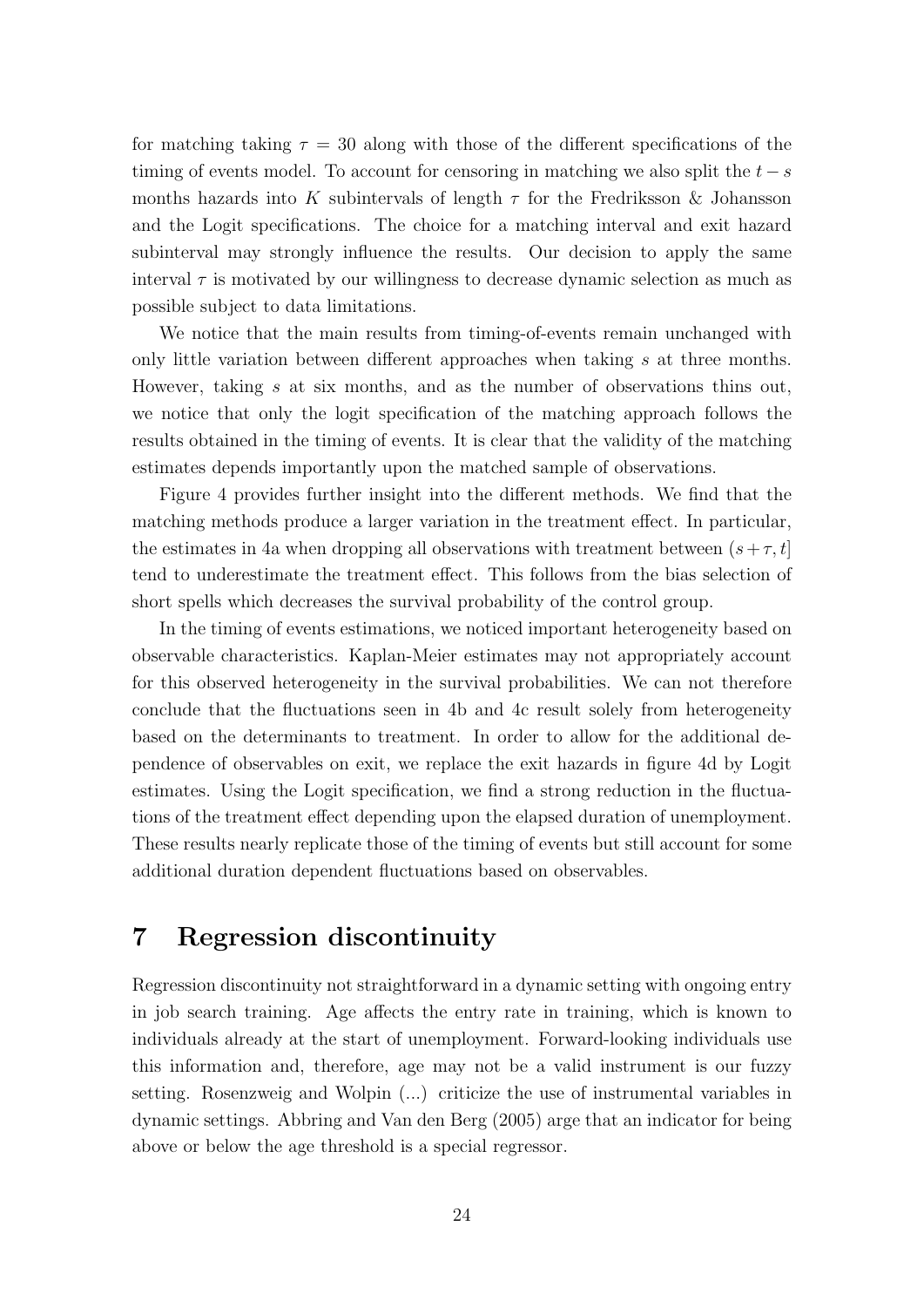

Figure 4: Treatment Effects for Propensity Matching Methods

Recall that the policy rule prescribes that individuals below age 50 and over age 50 at inflow into unemployment should be treated differently. Those individuals above age 50 were to enter job search training immediately after becoming unemployed, while individuals below age 50 were only to enter the program after six month of unemployment. However, the actual implementation of this policy failed. As presented in Section 3, there is substantial variation in the duration until entering job search training for each group, but on average individuals below age 50 enter job search training substantially later. We can exploit this partially failed policy using a fuzzy regression discontinuity design through instrumental variable methods.

The regression discontinuity presents a few complications when determining the causal effect of job search training. First, using instrumental variables in a dynamic setting with non-linear models is rather complicated. The complication is caused by the same issues as in the matching estimator, treatment assignment is an ongoing dynamic process and there is right-censoring. Also, individuals are likely to know when entering unemployment that they should participate in job search training fast (older than age 50 individuals) or after some period of unemployment (younger than age 50). Informed individuals might take this information into account when choosing their job search behavior, which may cause dynamic selection. This argument against the validity of instruments in dynamic settings is in line with Rosenzweig and Wolpin (JEL).

Abbring and Van den Berg (2005) propose a continuous-time and a discrete-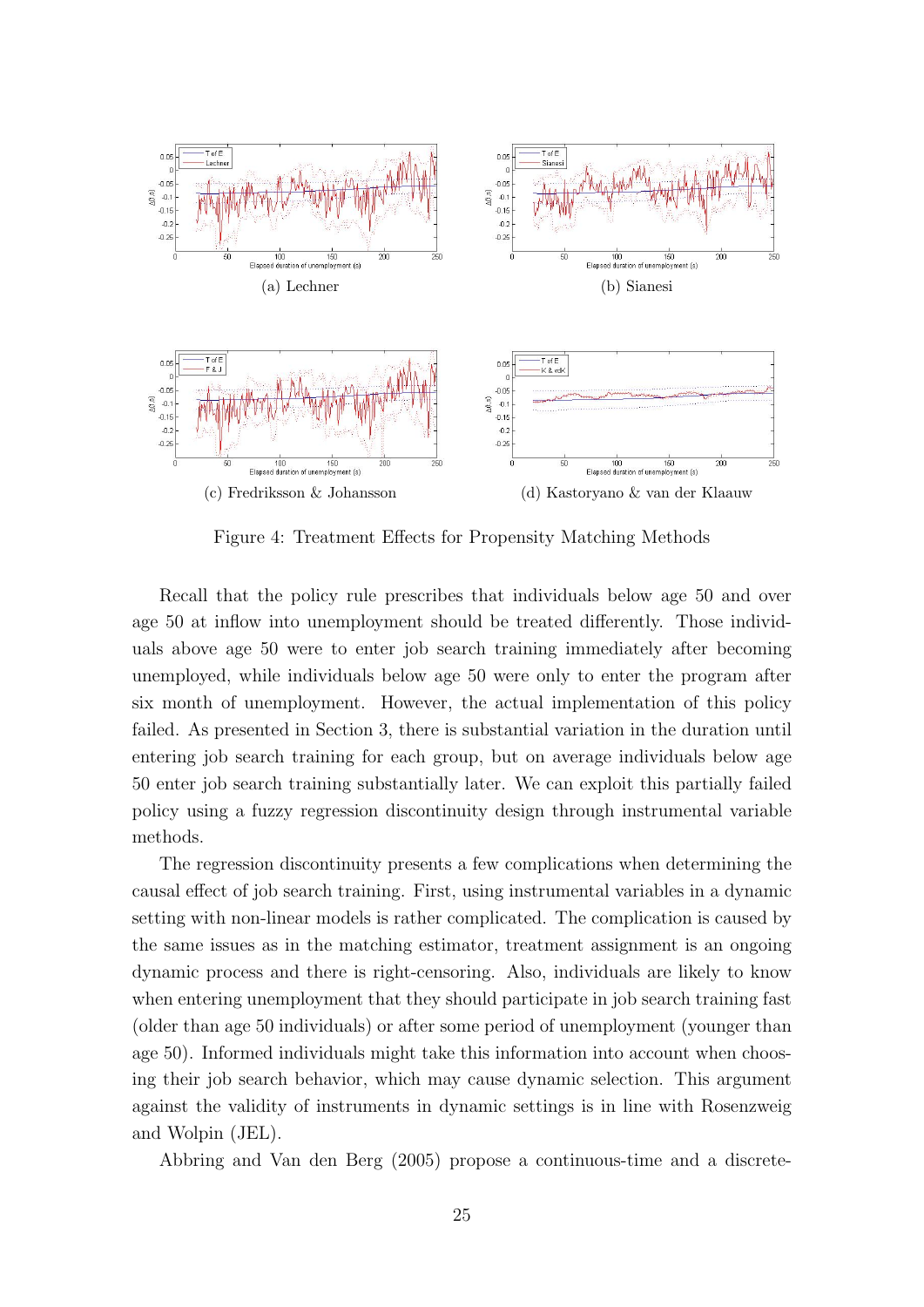time instrumental variable approach. The continuous-time approach closely follows the timing-of-events but with the exclusion restriction that being above or bellow 50 years old only affects the reemployment hazard up until the time of treatment. Taking z as the exclusion restriction with value  $z = 0$  for individuals aged bellow 50, the MPH specification for the exit hazard becomes,

$$
\theta_u(t|x, v_u, t_s) = \lambda_u(t) \exp(x'\beta_u + z'\eta_u \cdot I(t \le t_s) + \delta \cdot I(t_s < t) + v_u)
$$

Effect of the 50+ dummy.

This provides insight in the threat effects of having to enter the job search training early rather than later. Although these threat effects may provide some insight for the presence of ex-post effects, they should not be interpreted as ex-post effects. To measure ex-post effects, a group of individuals who will never enter the training is required. Note further that this threat effect differs from what, for example, Black et al. (2003) refer to as threat effect (which is in our context an anticipation effect).

The discrete time approach focuses on the survivor functions conditional upon the treatment status and the exclusion restriction. The exit probabilities in discrete time are given by,

$$
Y_{0,t}^* = 1 - \frac{Pr(T > t, S = s' | z = 0) - Pr(T > t, S = s' | z = 1)}{Pr(S = s | z = 1) - Pr(S = s | z = 0)}
$$
  

$$
Y_{1,t}^*(s) = 1 - \frac{Pr(T > t, S = s | z = 1) - Pr(T > t, S = s | z = 0)}{Pr(S = s | z = 1) - Pr(S = s | z = 0)}
$$

which identifies the dynamic MTE for the 'compliers' in the bellow age 50 group.

### 7.1 Treatment Effects using Regression Discontinuity Methods

Table 9 shows the results for the regression discontinuity in a dynamic framework. We limit the the sample to individuals aged between 40 and 60 and drop all individuals indicated as low skilled. The exclusion restriction in both the continuous-time and discrete-time approaches is an indicator for people older than 50 at the moment of layoff. In the discrete-time model, we focus on the results using the Logit specifications of the hazard calculated for subintervals over  $\tau = 45$  days.

The results from the continuous-time regression discontinuity follow the timing of events results. We also see a larger relative difference in the treatment effect for longer intervals  $[s, t]$ . On the other hand, using a regression discontinuity approach in discrete time seems to largely diverge from previous results. It seems discretizing the data in a dynamic IV approach works poorly and the exclusion restriction performs quite badly.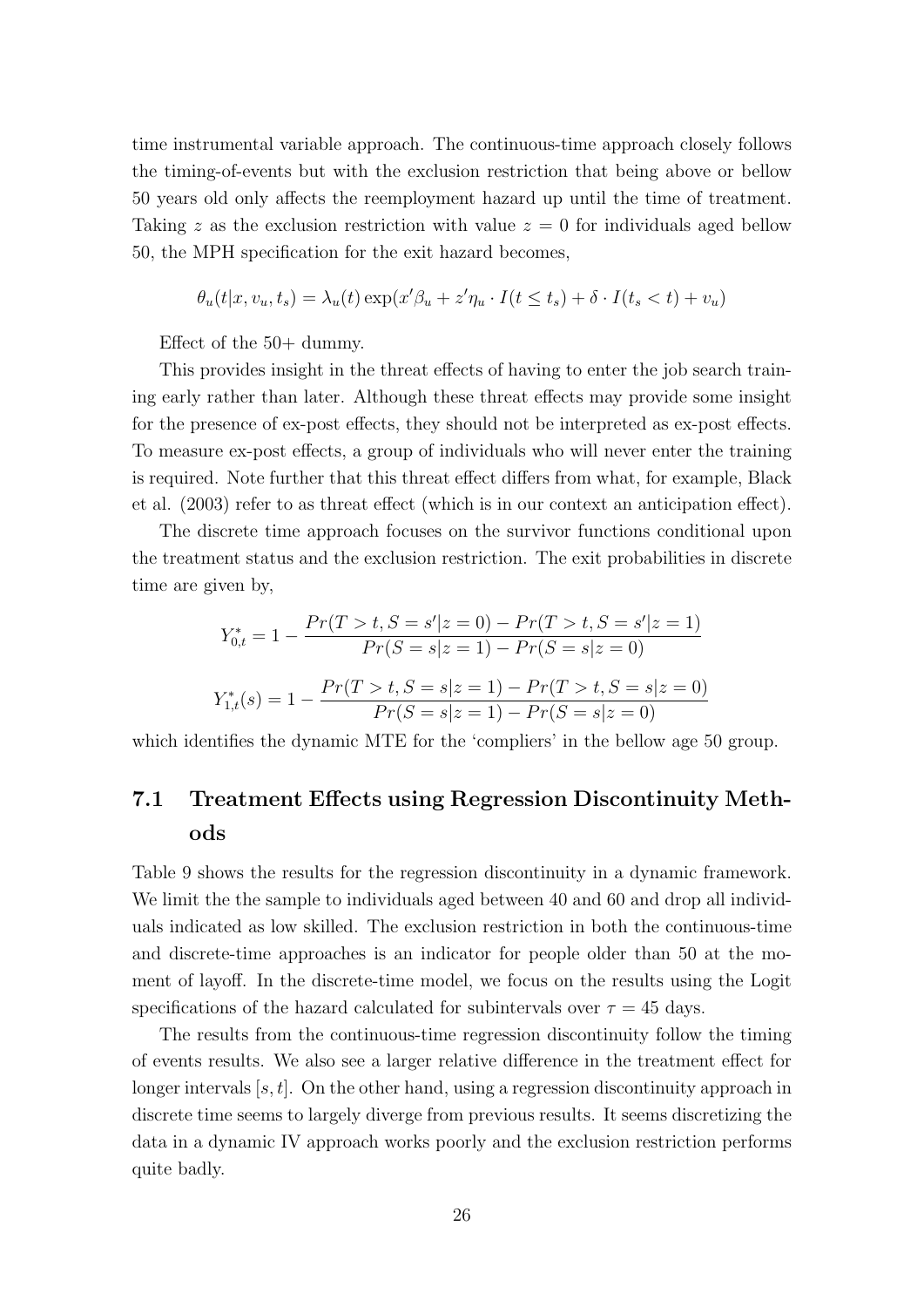Black et al. (2003) argue that the prospect of entering training may have strong effects on the unemployed workers job search behavior. Individuals knowing the future assignment date may increase their search efforts to avoid training. Figure 5 seems to give support to this argument. We see that the treatment effect is stronger for the marginal 'complier' group then in the timing of events or Logit matching models. This can be explained if the workers slightly younger than 50 years of age, and expecting to enter training 6 months into unemployment, exert less effort to find a job than their marginal counterparts.



Figure 5: Comparing Treatment Effects across methods

# 8 Conclusions

Without imposing MPH identification of duration models with single spell data not possible. I.e. for each model with unobservables there exists an observationally equivalent without selection on observables, which allows for interactions between t and x.

Discrete-time methods have obvious disadvantages, i.e. choice of unit of time, continuous inflow, dealing with censoring, etc. Therefore, it might be much more difficult to fully capture the dynamic nature of the setting. Therefore, additional assumptions are required.

Key advantage of continuous-time methods is that no ad-hoc assumption on the unit of time should be made. More efficient estimators, since more data are used and easier to deal with issues as censoring and difference of entry in training. Disadvantage are parametric assumptions. However, latter seems modest as allowing for unobservables generates interaction between duration and observales.

Nonparametric propensity score methods and duration models may be observational relatively close. Propensity score methods do not allow for unobservables but impose less functional form assumptions and, therefore, such methods are relatively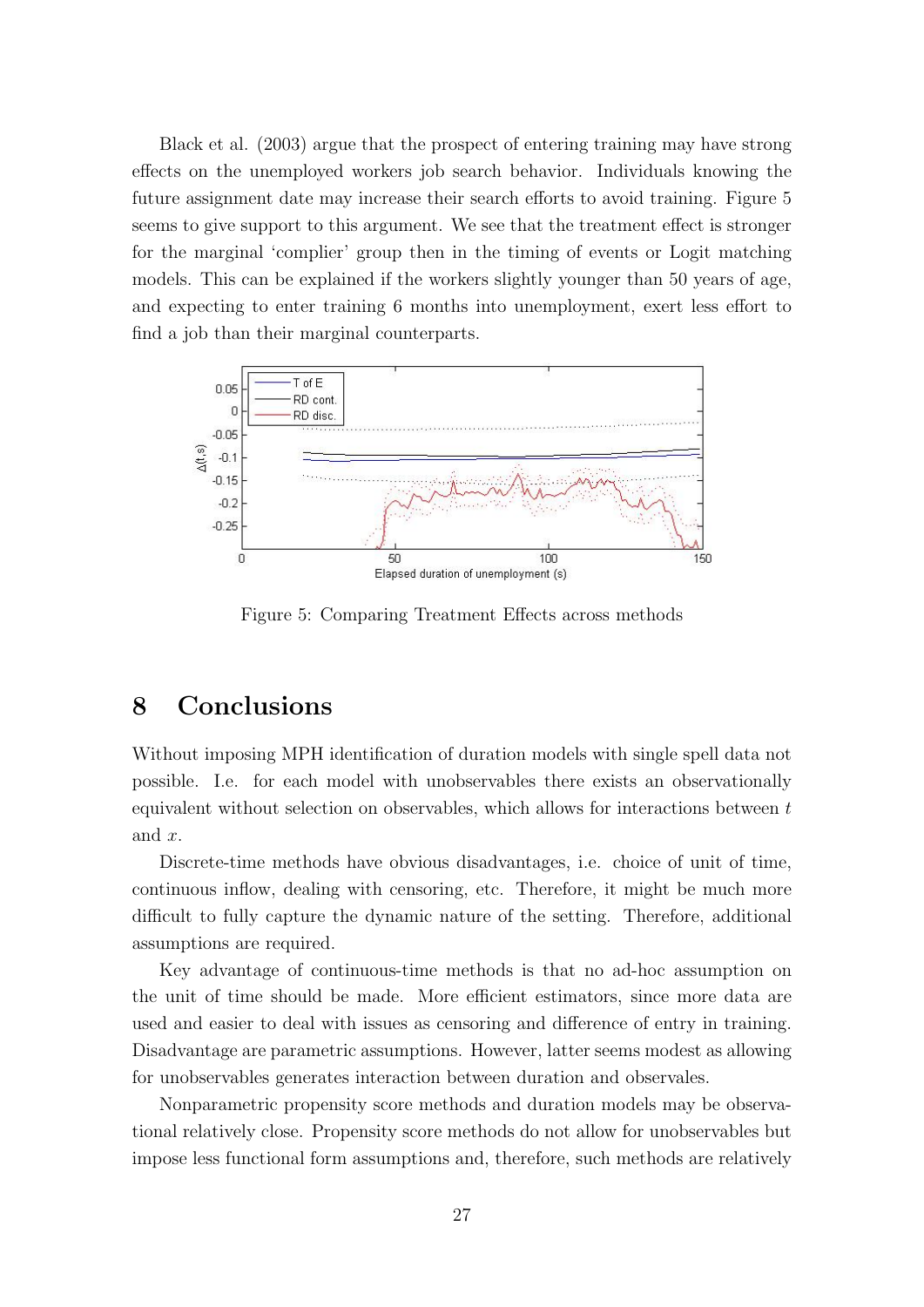flexible on how duration dependence and observables interact. Mixed proportional hazard models do not allow directly for such interactions, but do allow for the presence of unobservables. The distribution of unobservables are identified from observed interactions between time and observables.

Card et al. (2009) shows that effectiveness of job search training is more favorable when evaluated using administrative data.

Card et al. (2009) stress that there is no bias in non-experimental studies compared to outcomes of experimental studies.

Unemployed workers in the primary school sector differ from the general population of unemployed workers. Different composition and much lower in ow rate. However, the aggregate exit rate from UI benefits is the same.

The job search assistance program evaluated in this paper is provided by private training companies. These companies offer the same programs also to UI benefits from the private sector.

The treatment effect is negative and significant, indicating that training reduces the exit rate to work. Several explanations can be given to this result. It may be that participating in training programs tends to give a negative signal to employers who in turn will be less likely to hire unemployed individuals following the training programs. Another possibility is that participating in training programs diminishes the amount of time available to search for a new position, this 'locking in' effect can be due to the length of the training programs or to the commuting time to the training centers. A last possibility is that the assignment of individuals to training simply causes them to decrease their search effort unconsciously or voluntarily by making people assume that the burden of searching for a new position is shared with the training program counselors.

estimate ex-post effect. ex-ante effect or threat effect remains unmeasured.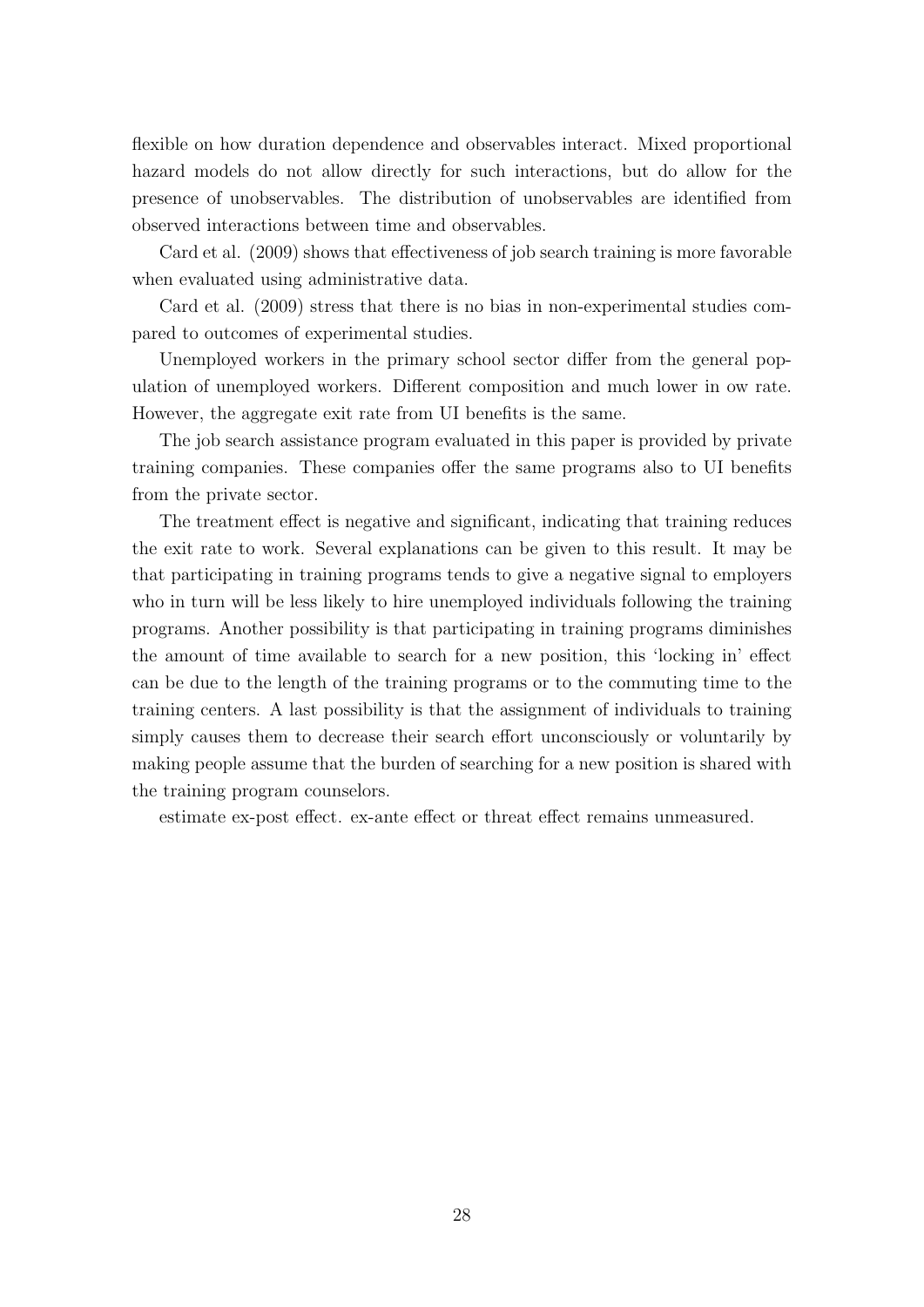## References

- Abbring, J.H. and J.J. Heckman (2007), "Econometric evaluation of social programs, part III: Distributional treatment effects, dynamic treatment effects and dynamic discrete choice, and general equilibrium policy evaluation", Chapter 72 in J.J. Heckman and E. Leamer, editors, Handbook of Econometrics, Volume 6B, 5145- 5303, Elsevier Science, Amsterdam.
- Abbring, J., and G. Van den Berg, (2003), "The Nonparametric Identification of Treatment Effects in Duration Models", Econometrica, 71(5): 1491-1517.
- Abbring, J.H. and G.J. Van den Berg (2004), "Analyzing the effect of dynamically assigned treatments using duration models, binary treatment models, and panel data models", Empirical Economics, 29, 5-20.
- Abbring, J.H. and G.J. Van den Berg (2005), "Social experiments and instrumental variables with duration outcomes", Tinbergen Institute Discussion Paper 2005- 047/3.
- Bonnal, L., Fougre, D. and Serandon, A. (1997), "Evaluating the Impact of French Employment Policies on Individual Labour Market Histories", Review of Economic Studies, 64, 683-713.
- Black, D., Smith, J., Berger, M., Noel, B., (2003), "Is the threat of reemployment services more effective than the services themselves? Evidence from random assignment in the UI system", American Economic Review, 93, 1313 1327.
- Card, D., J. Kluve and A. Weber (2009), "Active Labor Market Policy Evaluations: a Meta-Analysis", Working Paper, no. 4002, IZA, Bonn.
- Fredriksson, P. and P. Johansson (2008),"Dynamic Treatment Assignment-The Consequences for Evaluations Using Observational Data",Journal of Business and Economic and Statistics, 26, 435-445.
- Gerfin M. and M. Lechner (2002), "A Microeconometric Evaluation of the Active Labour Market Policy in Switzerland", Economic Journal, 112, 854-893.
- Hahn, J., P. Todd, and W. Van der Klaauw (2001), "Identification and Estimation of Treatment Effects with a Regression-Discontinuity Design", Econometrica 69:1, 201-209.
- Heckman, J., and S. Urzua. (2009), "Comparing IV With Structural Models: What Simple IV Can and Cannot Identify", NBER Working Paper, nbr. 14706.
- Imbens, G. (2000). "The Role of the Propensity Score in Estimating Dose-Response Functions", Biometrika 87 (3): 706 - 710.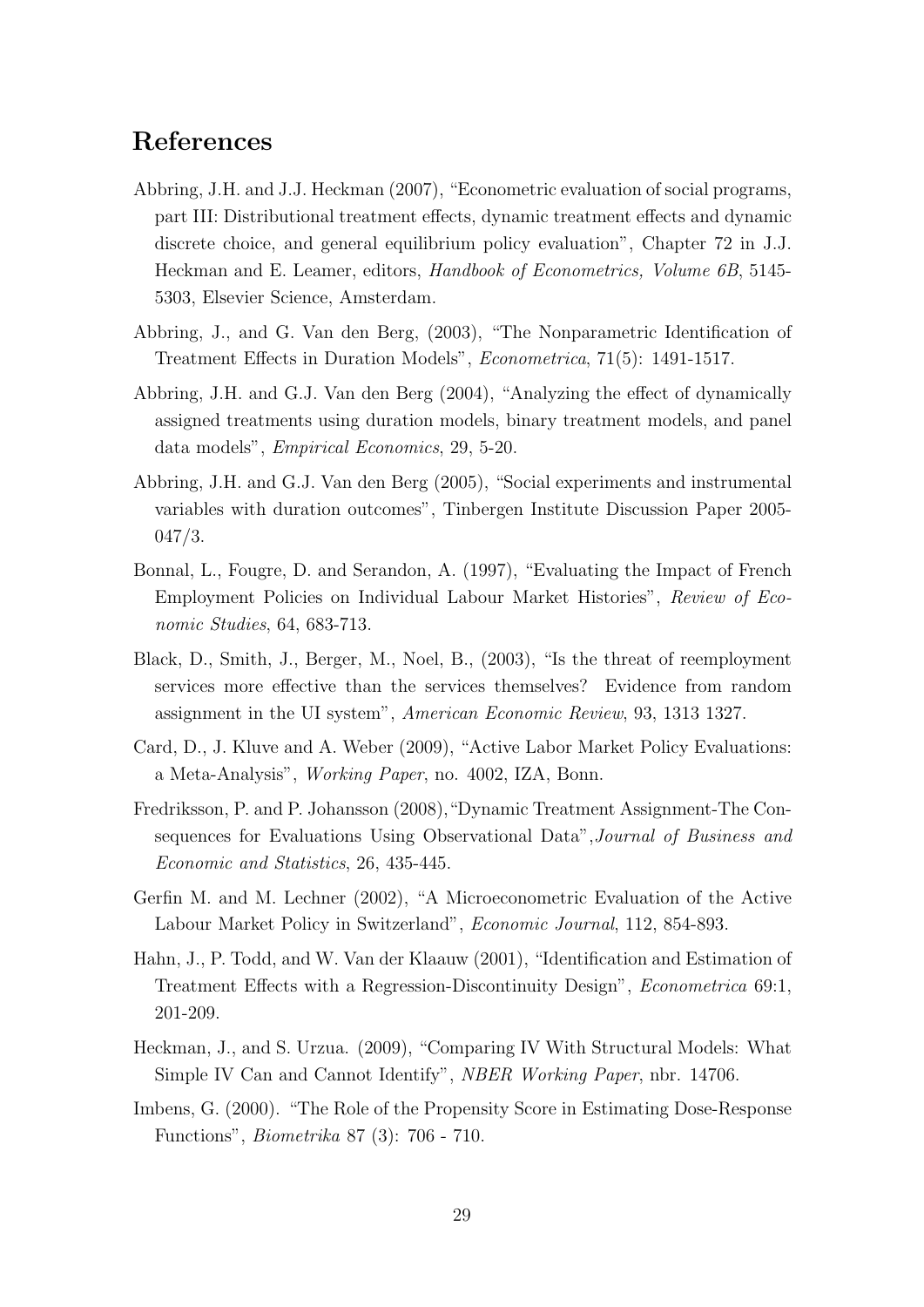- Lalive, R., Van Ours, J., Zweimller, J. (2008), "The impact of active labour market programmes on the duration of unemployment in Switzerland", Economic Journal 118, 235-257.
- Lechner, M, (2002), "Program Heterogeneity and Propensity Score Matching: An Application to the Evaluation of Active Labor Market Policies", Review of Economics and Statistics, 84(2): 205-220, May.
- Lechner, M., (2009), "Sequential Causal Models for the Evaluation of Labor Market Programs", Journal of Business and Economic Statistics, 27, 71-83.

Lechner, M. and C. Wunsch (2009), "Are Training Programs More Effective When Unemployment is High?", Journal of Labor Economics 27(4): 653-692.

- OECD (2010), "Employment Outlook", OECD, Paris.
- Sianesi, B. (2004),"An Evaluation of the Swedish System of Active Labor Market Programs in the 1990's", Review of Economics and Statistics, 86(1), 133-155.
- Van den Berg, G.J., B. Van der Klaauw, and J.C. Van Ours (2004), "Punitive Sanctions and the Transition from Welfare to Work", Journal of Labor Economics, 22, 211241.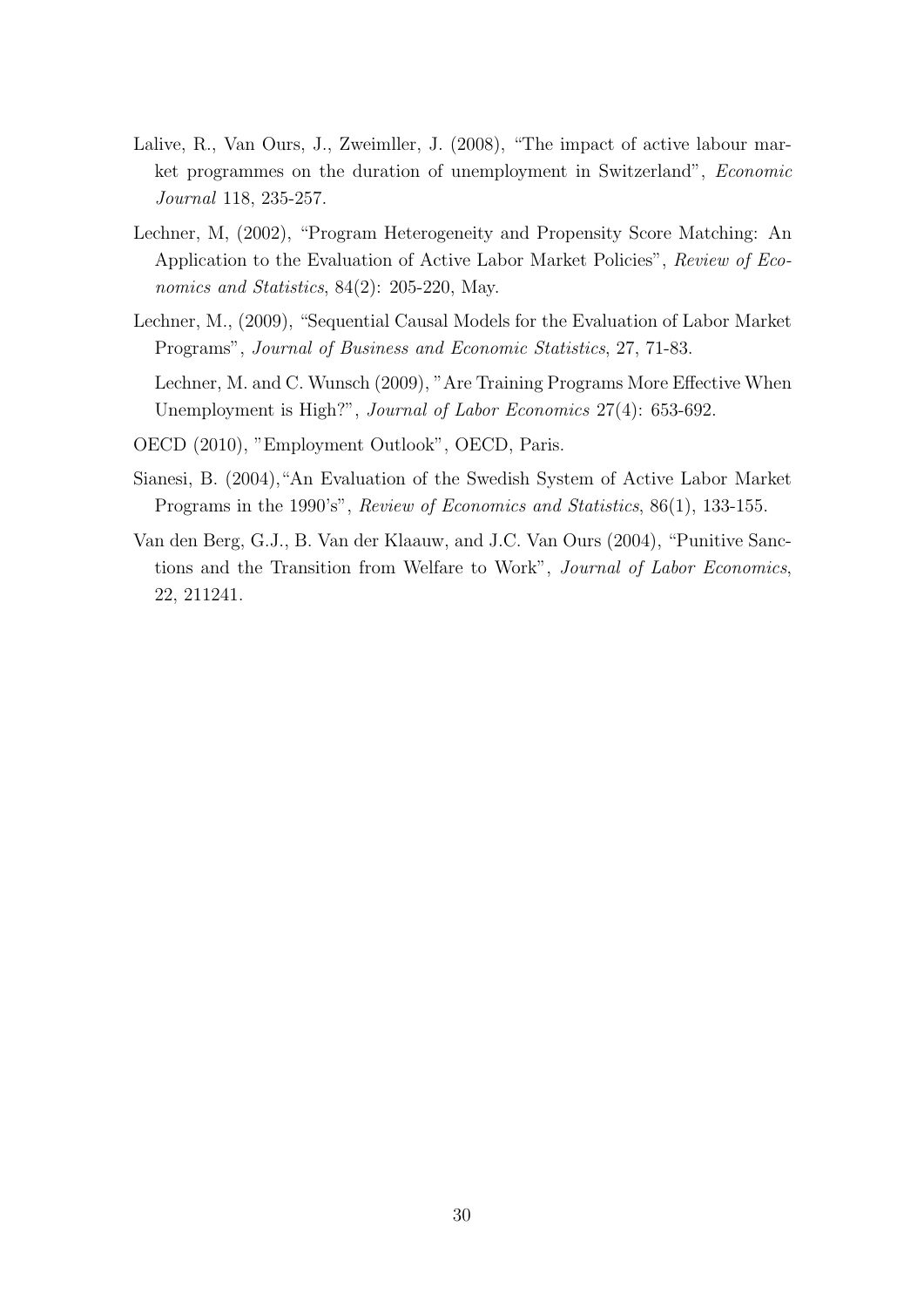|                                   |             | Full sample | No low-skilled      |             |  |
|-----------------------------------|-------------|-------------|---------------------|-------------|--|
|                                   | $\theta_u$  | $\theta_s$  | $\theta_u$          | $\theta_s$  |  |
| Treatment                         |             |             |                     |             |  |
| δ                                 | $-0.388**$  |             | $-0.443**$          |             |  |
|                                   | (0.091)     |             | (0.105)             |             |  |
| Gender                            | $-0.115*$   | $-0.119$    | $-0.061$            | $-0.133$    |  |
|                                   | (0.067)     | (0.075)     | (0.070)             | (0.095)     |  |
| Age/10                            | $9.095***$  | $77.850**$  | $9.565***$          | $78.668***$ |  |
|                                   | (1.493)     | (1.356)     | (1.780)             | (1.756)     |  |
| Age <sup>2</sup> /10 <sup>2</sup> | $-4.293**$  | $-26.443**$ | $-4.590**$          | $-27.175**$ |  |
|                                   | (0.519)     | (0.234)     | (0.652)             | (0.336)     |  |
| Age <sup>3</sup> /10 <sup>3</sup> | $0.813**$   | $3.941**$   | $0.884**$           | $4.118***$  |  |
|                                   | (0.081)     | (0.033)     | (0.106)             | (0.048)     |  |
| Age <sup>4</sup> /10 <sup>4</sup> | $-0.055**$  | $-0.216**$  | $-0.061**$          | $-0.229**$  |  |
|                                   | (0.005)     | (0.003)     | (0.007)             | (0.004)     |  |
| Low Skilled                       | $-0.918**$  | $1.618**$   |                     |             |  |
|                                   | (0.096)     | (0.091)     |                     |             |  |
| log(Wage)                         | $-0.527**$  | $0.647**$   | $-0.507^{\ast\ast}$ | $0.498**$   |  |
|                                   | (0.055)     | (0.116)     | (0.057)             | (0.129)     |  |
| Duration Dep.                     |             |             |                     |             |  |
| $\lambda_{30-90}$                 | $0.904**$   | $2.582**$   | $0.918**$           | $2.563**$   |  |
|                                   | (0.081)     | (0.364)     | (0.083)             | (0.515)     |  |
| $\lambda_{90-150}$                | $0.925**$   | $3.420**$   | $0.969**$           | $3.342**$   |  |
|                                   | (0.085)     | (0.362)     | (0.087)             | (0.511)     |  |
| $\lambda_{150-210}$               | $1.024***$  | $3.538***$  | $1.059**$           | $3.693**$   |  |
|                                   | (0.092)     | (0.365)     | (0.094)             | (0.514)     |  |
| $\lambda_{210-300}$               | $0.769**$   | $3.613**$   | $0.745**$           | 3.795**     |  |
|                                   | (0.101)     | (0.366)     | (0.106)             | (0.514)     |  |
| $\lambda_{300-390}$               | $0.870**$   | $3.337**$   | $0.794**$           | $3.637**$   |  |
|                                   | (0.124)     | (0.383)     | (0.136)             | (0.526)     |  |
| $\lambda_{390-480}$               | $1.084**$   | $2.439**$   | $1.092**$           | 2.476**     |  |
|                                   | (0.137)     | (0.478)     | (0.149)             | (0.634)     |  |
| $\lambda_{480-656}$               | $1.053**$   | $2.128**$   | $1.012**$           | $2.111**$   |  |
|                                   | (0.150)     | (0.537)     | (0.173)             | (0.695)     |  |
| Unobserved Het.                   |             |             |                     |             |  |
| $v_1$                             | $-10.777**$ |             | $-11.048**$         |             |  |
|                                   | (1.560)     |             | (1.780)             |             |  |
| $v_2$                             |             | $-96.475**$ |                     | $-96.020**$ |  |
|                                   |             | (2.430)     |                     | (3.064)     |  |
| $p_{11}$                          | 0.000       |             | 0.000               |             |  |
|                                   | $(-)$       |             | $(-)$               |             |  |
| $p_{21}$                          | 0.000       |             | 0.000               |             |  |
|                                   | $(-)$       |             | $(-)$               |             |  |
| $p_{12}$                          | 1.000       |             | 1.000               |             |  |
|                                   | $(-)$       |             | $(-)$               |             |  |
| $p_{22}$                          | 0.000       |             | 0.000               |             |  |
|                                   | $(-)$       |             | $(-)$               |             |  |
| Loglikelihood                     |             | $-18931.99$ | $-15818.58$         |             |  |
| Observations                      |             | 3064        | 2663                |             |  |

|  |  |  | Table 2: Timing of Events Estimates |
|--|--|--|-------------------------------------|
|--|--|--|-------------------------------------|

Note: \*\* indicates significance at the 1% level, \* significance at the 5% level. Standard errors in parentheses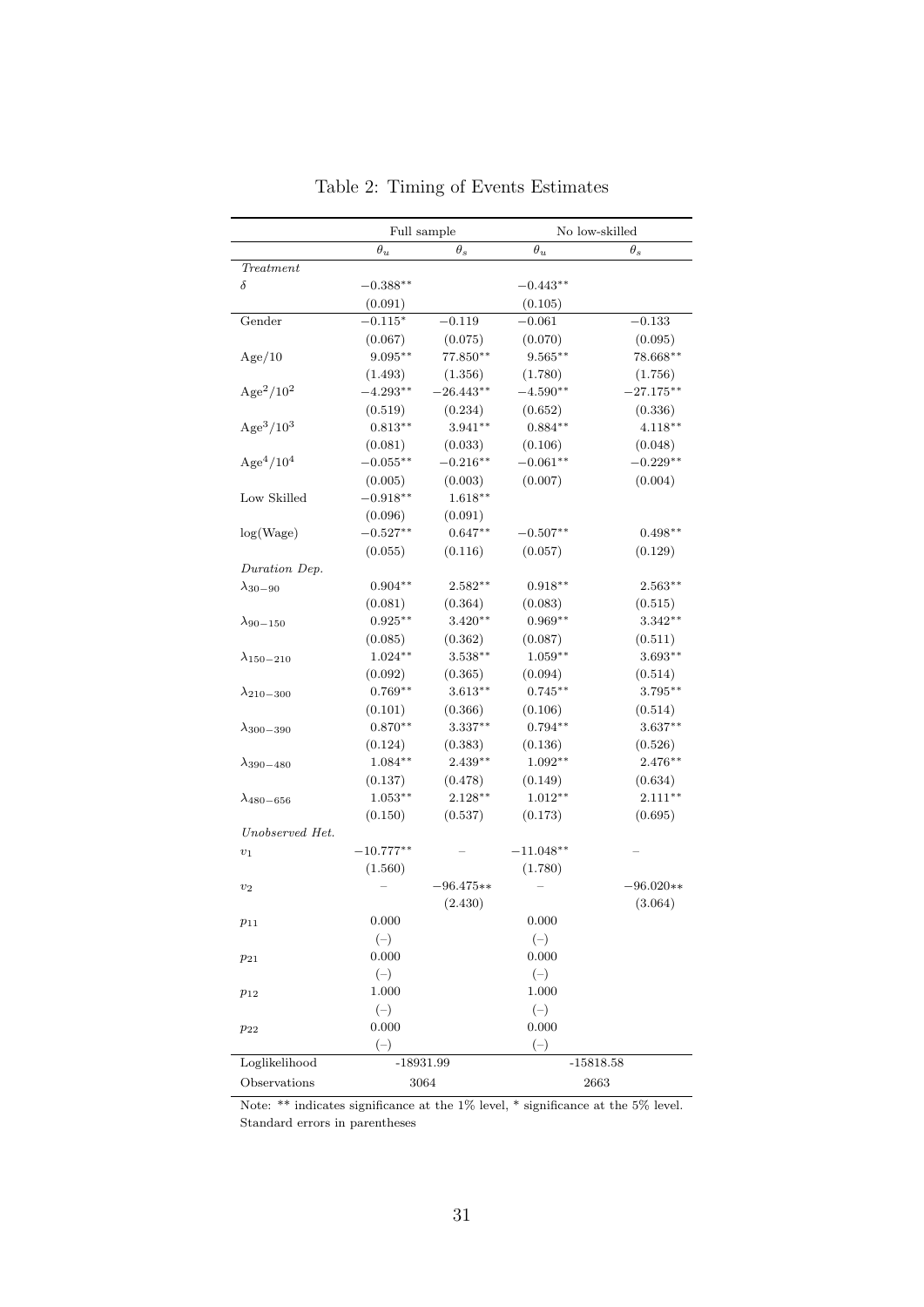|                                   | Only low-skilled   |             | No low-skilled<br>Over 50 |             |             | No low-skilled<br>Under $50\,$ |
|-----------------------------------|--------------------|-------------|---------------------------|-------------|-------------|--------------------------------|
|                                   | $\theta_u$         | $\theta_s$  | $\theta_u$                | $\theta_s$  | $\theta_u$  | $\theta_s$                     |
| $\label{eq:1} {\bf Treatment}$    |                    |             |                           |             |             |                                |
| $\delta$                          | $-0.195$           |             | $-0.875**$                |             | $-0.414**$  |                                |
|                                   | (0.285)            |             | (0.219)                   |             | (0.148)     |                                |
| Gender                            | $-0.469*$          | $-0.113$    | $-0.120$                  | $-0.131**$  | $-0.040$    | $0.156\,$                      |
|                                   | (0.220)            | (0.159)     | (0.170)                   | (0.045)     | (0.080)     | (0.167)                        |
| Age/10                            | $-24.256***$       | $-17.408**$ | $-49.799**$               | $7.563**$   | $32.359**$  | $-10.564$                      |
|                                   | (9.252)            | (7.232)     | (4.440)                   | (1.822)     | (3.130)     | (14.413)                       |
| $Age^2/10^2$                      | $8.285***$         | $6.308**$   | $30.951**$                | $-73.093**$ | $-15.122**$ | $10.032*$                      |
|                                   | (2.366)            | (1.663)     | (2.731)                   | (0.088)     | (1.343)     | (5.086)                        |
| Age <sup>3</sup> /10 <sup>3</sup> | $-1.291**$         | $-0.978**$  | $-5.848**$                | $17.472**$  | 2.993**     | $-2.654**$                     |
|                                   | (0.269)            | (0.131)     | (0.711)                   | (0.010)     | (0.264)     | (0.804)                        |
| Age <sup>4</sup> /10 <sup>4</sup> | $0.075***$         | $0.055***$  | $0.358***$                | $-1.183**$  | $-0.216**$  | $0.225***$                     |
|                                   | (0.015)            | (0.003)     | (0.053)                   | (0.003)     | (0.020)     | (0.049)                        |
| log(Wage)                         | $-1.408**$         | $0.687*$    | $-0.481**$                | $0.646**$   | $-0.507**$  | $0.382*$                       |
|                                   | (0.332)            | (0.377)     | (0.197)                   | (0.077)     | (0.062)     | (0.202)                        |
| Duration Dep.                     |                    |             |                           |             |             |                                |
| $\lambda_{30-90}$                 | 0.542              | $3.860**$   | $0.632*$                  | $2.456**$   | $0.945**$   | 0.000                          |
|                                   | (0.380)            | (0.631)     | (0.290)                   | (0.518)     | (0.086)     |                                |
| $\lambda_{90-150}$                | $-0.142$           | $5.444**$   | $1.159***$                | $3.460**$   | $0.949**$   | $0.815^{\ast}$                 |
|                                   | (0.440)            | (0.645)     | (0.306)                   | (0.514)     | (0.091)     | (0.453)                        |
| $\lambda_{150-210}$               | 0.282              | 5.266**     | $0.912**$                 | $3.571***$  | $1.100**$   | $2.861**$                      |
|                                   | (0.454)            | (0.650)     | (0.386)                   | (0.521)     | (0.099)     | (0.358)                        |
| $\lambda_{210-300}$               | 0.664              | $5.217**$   | $0.779*$                  | $3.301**$   | $0.784**$   | $3.434**$                      |
|                                   | (0.453)            | (0.661)     | (0.454)                   | (0.535)     | (0.112)     | (0.341)                        |
|                                   | $0.958*$           | $3.799**$   | $1.014*$                  | $3.383**$   | $0.806**$   | $3.578***$                     |
| $\lambda_{300-390}$               | (0.470)            | (0.859)     | (0.521)                   | (0.590)     | (0.152)     | (0.367)                        |
|                                   | $0.837*$           | $4.291**$   | $1.302*$                  | 2.446*      | $1.129**$   | $2.669**$                      |
| $\lambda_{390-480}$               | (0.492)            | (0.883)     | (0.569)                   | (1.117)     | (0.171)     | (0.551)                        |
|                                   | $0.976*$           | $3.965***$  | $1.382*$                  | $5.779**$   | $0.997**$   | $1.817**$                      |
| $\lambda_{480-656}$               |                    |             |                           |             |             |                                |
| Unobserved Het.                   | (0.483)            | (0.984)     | (0.666)                   | (0.509)     | (0.209)     | (0.762)                        |
|                                   |                    |             |                           |             |             |                                |
| $v_1$                             | 23.887*            | 9.592       | $-22.978$                 |             | $-29.120**$ |                                |
|                                   | (12.548)           | (10.502)    | (18.764)                  |             | (2.780)     | $-16.007$                      |
| $v_2$                             |                    | 5.671       | $-30.912$                 | 335.300**   |             |                                |
|                                   |                    | (10.498)    | (5865.900)                | (6.521)     |             | (15.192)                       |
| $p_{11}$                          | $0.121^{\ast\ast}$ |             | 0.000                     |             | 0.000       |                                |
|                                   | (0.030)            |             | $(-)$                     |             | $(-)$       |                                |
| $p_{21}$                          | 0.000              |             | 0.000                     |             | 0.000       |                                |
|                                   | $(-)$              |             | $(-)$                     |             | $(-)$       |                                |
| $p_{12}$                          | $0.879**$          |             | 0.892                     |             | 1.000       |                                |
|                                   | (0.030)            |             | (0.916)                   |             | $(-)$       |                                |
| $p_{22}$                          | 0.000              |             | 0.108                     |             | 0.000       |                                |
|                                   | $(-)$              |             | (0.916)                   |             | $(-)$       |                                |
|                                   |                    |             |                           |             |             |                                |
| Loglikelihood                     | $-3043.42$         |             | $-3647.53$                |             |             | $-12052.09$                    |
| Observations                      | 401                |             | 571                       |             |             | 2092                           |

Table 3: Timing of Events Estimates by Policy Groups

Note: \*\* indicates significance at the 1% level, \* significance at the 5% level. Standard errors in parentheses.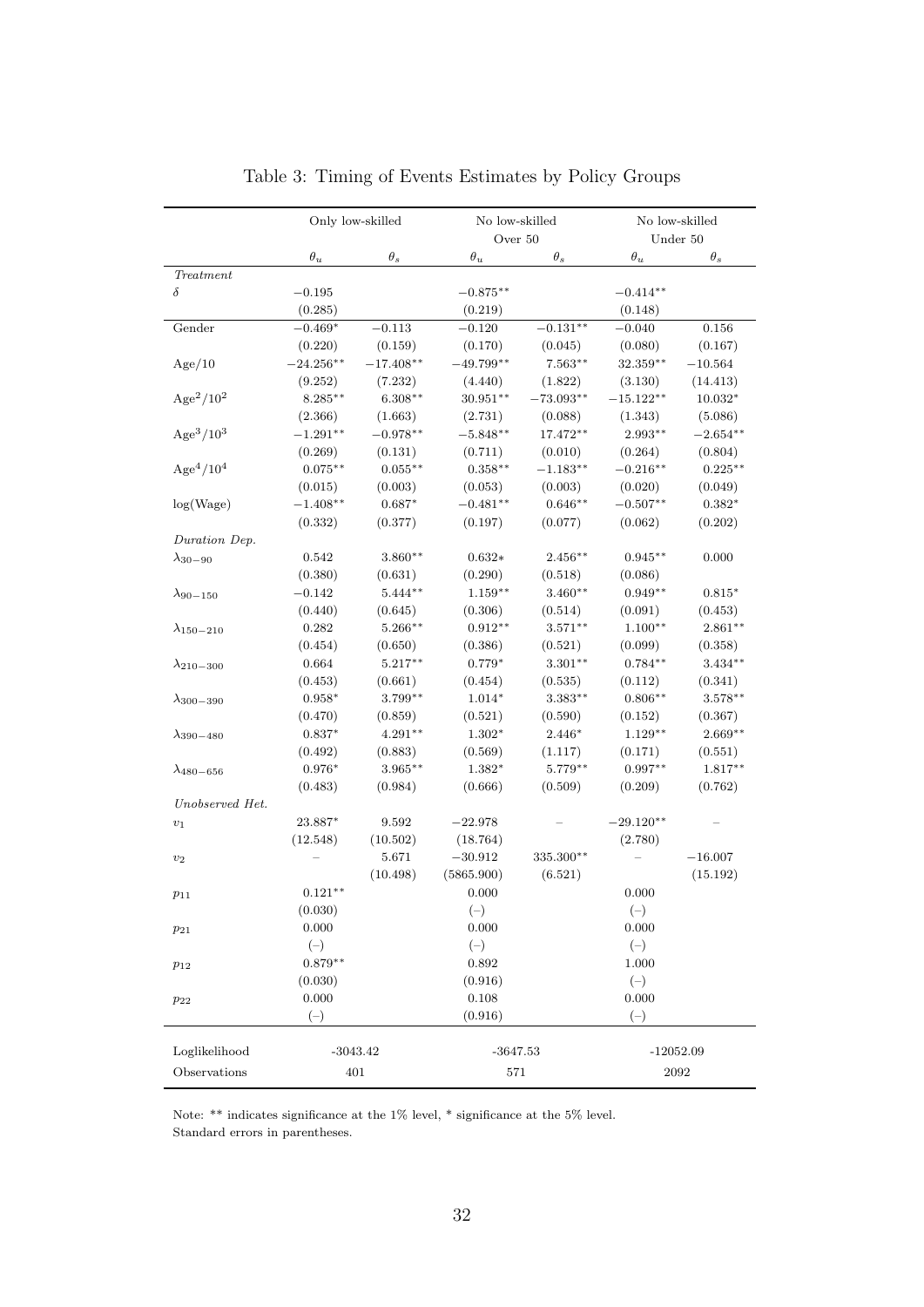|                        | Treatment Effect $\delta$ |             |               |                  |  |
|------------------------|---------------------------|-------------|---------------|------------------|--|
|                        | <i>Full Sample</i>        | Low Skilled | Over 50 no LS | Under 50 no $LS$ |  |
| Inflow within 4 months | $-0.678$ **               | $-0.375$    | $-1.194$ *    | $-1.016*$        |  |
|                        | (0.138)                   | (0.327)     | (0.556)       | (0.470)          |  |
| Inflow $4 - 8$ months  | $-0.257$ **               | 0.039       | $-0.705$      | $-0.425$ **      |  |
|                        | (0.108)                   | (0.306)     | (0.546)       | (0.176)          |  |
| Inflow after 8 months  | $-0.166$                  | 0.037       | $-0.220$      | $-0.171$         |  |
|                        | (0.175)                   | (0.526)     | (0.615)       | (0.219)          |  |

Table 4: Heterogenous Treatment Effects

Note: \*\* indicates significance at the 1% level, \* significance at the 5% level. Standard errors in parentheses

Table 5: Locking-in Effects

|                                 | <b>Treatment Effect</b> $\delta$ |             |                 |                  |  |  |
|---------------------------------|----------------------------------|-------------|-----------------|------------------|--|--|
|                                 | <b>Full Sample</b>               | Low Skilled | Over 50 no $LS$ | Under 50 no $LS$ |  |  |
| $\delta_{t_{LI}\leq 60}$        | $-0.589$ **                      | $-0.406$    | $-0.943$ **     | $-0.540*$        |  |  |
|                                 | (0.151)                          | (0.383)     | (0.274)         | (0.234)          |  |  |
| $\delta_{60 < t_{LI} \leq 365}$ | $-0.262$ **                      | $-0.086$    | $-0.855$ **     | $-0.286$ *       |  |  |
|                                 | (0.102)                          | (0.310)     | (0.174)         | (0.163)          |  |  |
| $\delta_{365 < t_{LI}}$         | $-0.568$ **                      | 0.014       | $-2.233$ **     | $-0.972*$        |  |  |
|                                 | (0.221)                          | (0.458)     | (0.426)         | (0.562)          |  |  |

\*\* indicates significance at the  $1\%$  level, \* significance at the  $5\%$  level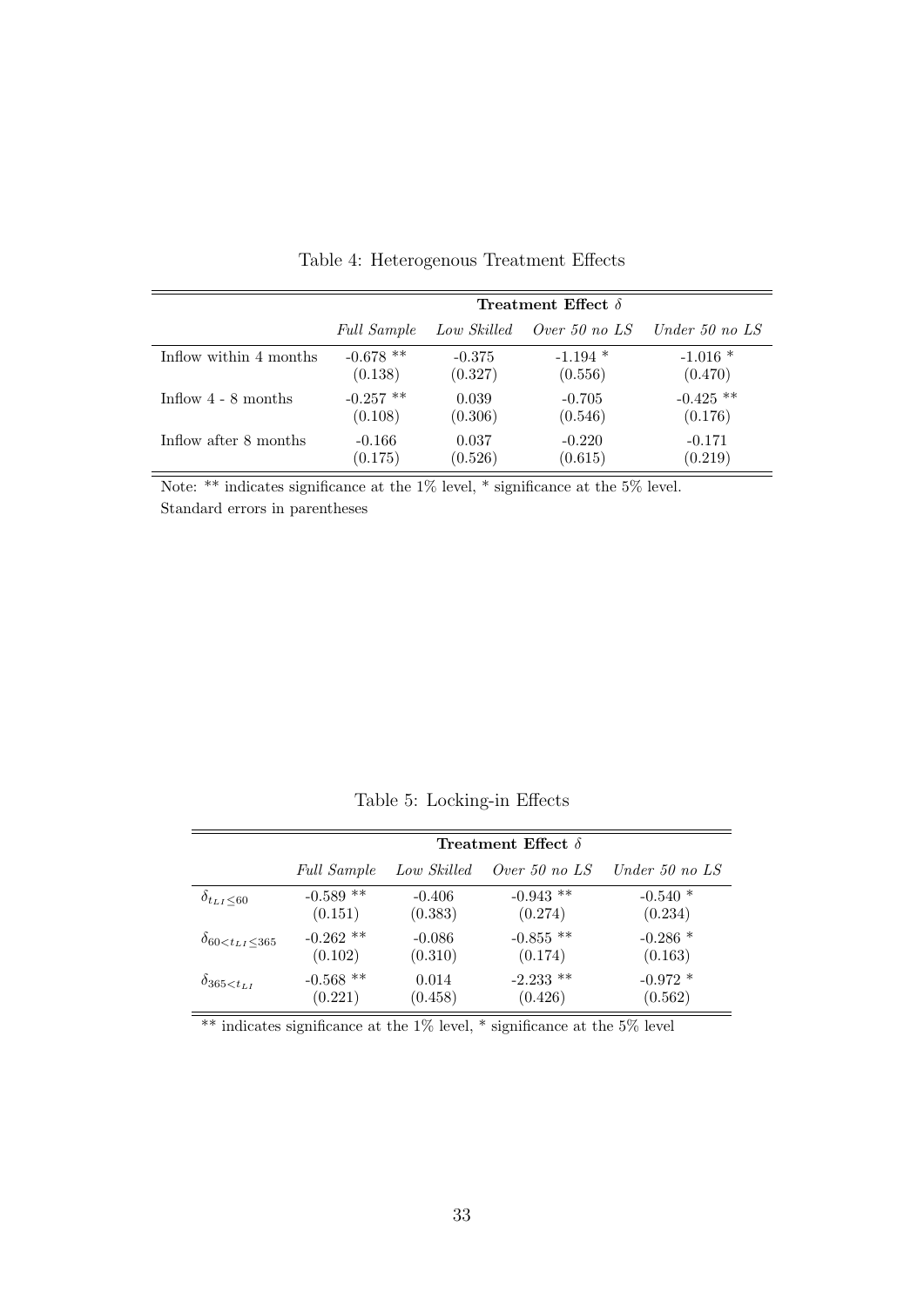|                     | $(s=3,t=4)$ | $(s=3,t=6)$ | $(s=6,t=9)$ | $(s=6,t=12)$ |
|---------------------|-------------|-------------|-------------|--------------|
| Full Sample         |             |             |             |              |
| $Y_{0,s}^*$         | $0.301$ **  | $0.301$ **  | $0.521$ **  | $0.521$ **   |
|                     | (0.008)     | (0.008)     | (0.008)     | (0.008)      |
| $Y_{0,t}^*$         | $0.388**$   | $0.521$ **  | $0.637**$   | $0.716$ **   |
|                     | (0.007)     | (0.008)     | (0.009)     | (0.010)      |
| $Y_{1,t}^*(s)$      | $0.362$ **  | $0.465$ **  | $0.606$ **  | $0.670**$    |
|                     | (0.009)     | (0.013)     | (0.009)     | (0.010)      |
| $\Delta(s,t)$       | $-0.037$ ** | $-0.081$ ** | $-0.066$ ** | $-0.096$ **  |
|                     | (0.008)     | (0.018)     | (0.015)     | (0.022)      |
| Low Skilled         |             |             |             |              |
| $Y_{0,s}^*$         | $0.102$ **  | $0.102$ **  | $0.163$ **  | $0.163$ **   |
|                     | (0.016)     | (0.016)     | (0.020)     | (0.020)      |
| $Y_{0,t}^*$         | $0.120$ **  | $0.163$ **  | $0.252$ **  | $0.357**$    |
|                     | (0.016)     | (0.020)     | (0.032)     | (0.050)      |
| $Y_{1,t}^*(s)$      | $0.117**$   | $0.153$ **  | $0.237**$   | $0.328**$    |
|                     | (0.016)     | (0.019)     | (0.020)     | (0.023)      |
| $\Delta(s,t)$       | $-0.003$    | $-0.011$    | $-0.017$    | $-0.035$     |
|                     | (0.005)     | (0.016)     | (0.027)     | (0.053)      |
| $Under\ 50\ no\ LS$ |             |             |             |              |
| $Y_{0,s}^*$         | $0.388**$   | $0.388**$   | $0.653$ **  | $0.653**$    |
|                     | (0.010)     | (0.010)     | (0.010)     | (0.010)      |
| $Y_{0,t}^*$         | $0.493$ **  | $0.653$ **  | $0.778$ **  | $0.848**$    |
|                     | (0.009)     | (0.010)     | (0.012)     | (0.014)      |
| $Y_{1,t}^*(s)$      | $0.460**$   | $0.583$ **  | $0.743$ **  | $0.803$ **   |
|                     | (0.013)     | (0.024)     | (0.016)     | (0.019)      |
| $\Delta(s,t)$       | $-0.054$ ** | $-0.114$ ** | $-0.100$ ** | $-0.130$ **  |
|                     | (0.016)     | (0.037)     | (0.032)     | (0.034)      |
| Over 50 no LS       |             |             |             |              |
| $Y_{0,s}^*$         | $0.118**$   | $0.118**$   | $0.291$ **  | $0.291$ **   |
|                     | (0.027)     | (0.027)     | (0.025)     | (0.025)      |
| $Y_{0,t}^*$         | $0.186$ **  | $0.291$ **  | $0.393$ **  | $0.488**$    |
|                     | (0.028)     | (0.025)     | (0.033)     | (0.043)      |
| $Y_{1,t}^*(s)$      | $0.147**$   | $0.197**$   | $0.336$ **  | $0.385**$    |
|                     | (0.027)     | (0.026)     | (0.024)     | (0.029)      |
| $\Delta(s,t)$       | $-0.044$ ** | $-0.107$ ** | $-0.080**$  | $-0.145$ **  |
|                     | (0.014)     | (0.025)     | (0.024)     | (0.038)      |
| Heterogeneity       |             |             |             |              |
| $Y_{0,s}^*$         | $0.302$ **  | $0.302$ **  | $0.523$ **  | $0.523**$    |
|                     | (0.008)     | (0.008)     | (0.008)     | (0.008)      |
| $Y_{0,t}^*$         | $0.389**$   | $0.523$ **  | $0.640**$   | $0.716**$    |
|                     | (0.007)     | (0.008)     | (0.009)     | (0.011)      |
| $Y_{1,t}^*(s)$      | $0.348**$   | $0.431**$   | $0.618**$   | $0.685**$    |
|                     | (0.009)     | (0.016)     | (0.010)     | (0.012)      |
| $\Delta(s,t)$       | $-0.058$ ** | $-0.132$ ** | $-0.046*$   | $-0.065*$    |
|                     | (0.009)     | (0.023)     | (0.019)     | (0.027)      |
| $Locking-In$        |             |             |             |              |
| $Y_{0,s}^*$         | $0.301$ **  | $0.301$ **  | $0.522$ **  | $0.522**$    |
|                     | (0.008)     | (0.008)     | (0.008)     | (0.008)      |
| $Y_{0,t}^*$         | $0.388**$   | $0.522**$   | $0.637**$   | $0.713**$    |
|                     | (0.007)     | (0.008)     | (0.009)     | (0.010)      |
| $Y_{1,t}^*(s)$      | $0.352**$   | $0.456$ **  | $0.599**$   | $0.670**$    |
|                     | (0.010)     | (0.014)     | (0.009)     | (0.010)      |
| $\Delta(s,t)$       | $-0.052$ ** | $-0.095$ ** | $-0.079$ ** | $-0.089$ **  |
|                     | (0.011)     | (0.019)     | (0.016)     | (0.022)      |

Table 6: Heterogenous Treatment Effects by Policy Group.

\*\* indicates significance at the 1% level, \* significance at the 5% level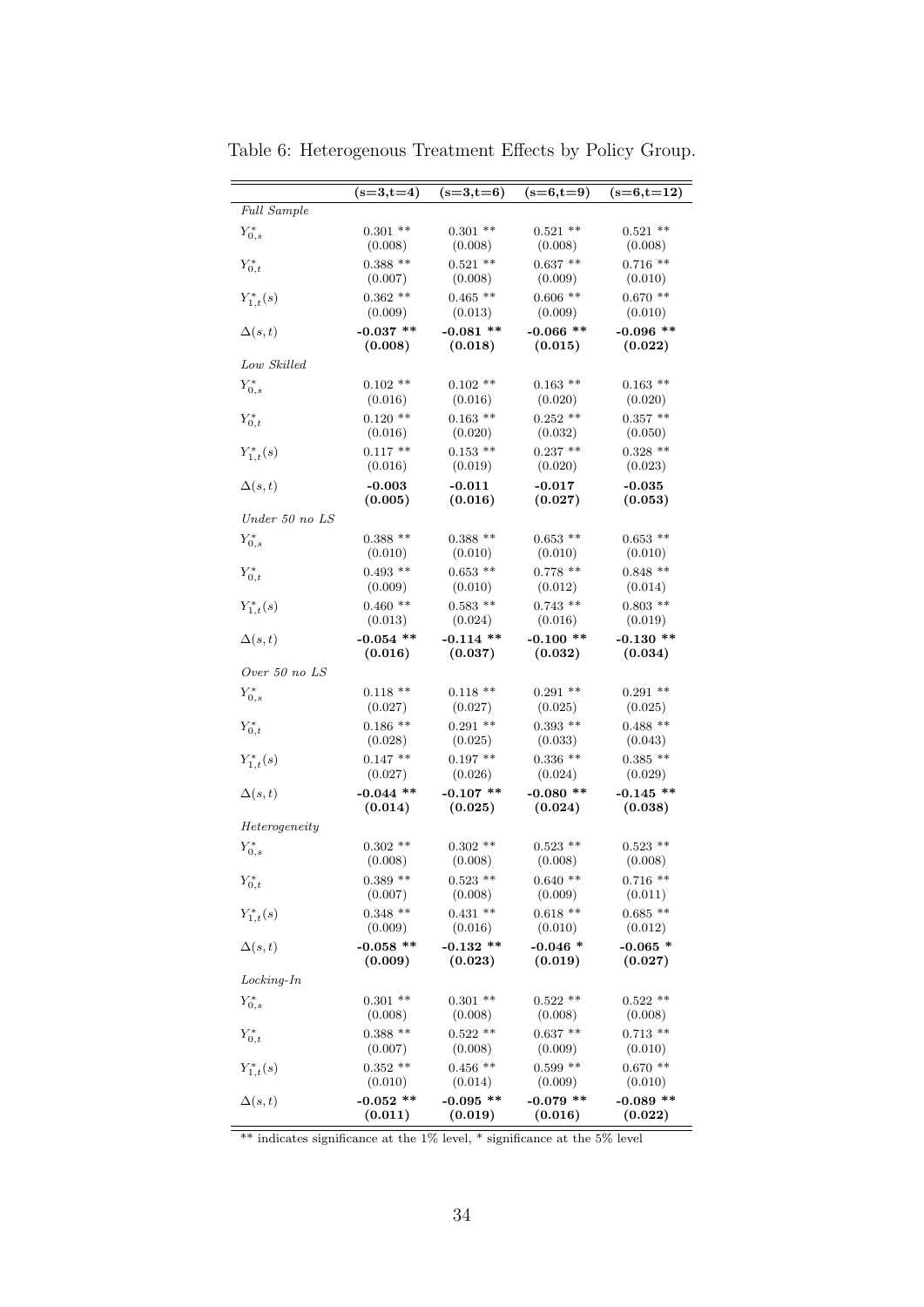| <i>Full Sample</i>  | $(s=3,t=4)$                       | $(s=3,t=6)$            | $(s=6,t=9)$            | $(s=6,t=12)$           |
|---------------------|-----------------------------------|------------------------|------------------------|------------------------|
| $\textit{Duration}$ |                                   |                        |                        |                        |
| $Y_{0,s}^*$         | $0.301$ **                        | $0.301**$              | $0.521$ **             | $0.521$ **             |
|                     | (0.008)                           | (0.008)                | (0.008)                | (0.008)                |
| $Y_{0,t}^*$         | $0.388**$                         | $0.521$ **             | $0.637**$              | $0.716**$              |
|                     | (0.007)                           | (0.008)                | (0.009)                | (0.010)                |
| $Y_{1,t}^*(s)$      | $0.362**$                         | $0.465$ **             | $0.606$ **             | $0.670**$              |
|                     | (0.009)<br>$-0.037$ **            | (0.013)<br>$-0.081$ ** | (0.009)<br>$-0.066$ ** | (0.010)<br>$-0.096$ ** |
| $\Delta(s,t)$       | (0.008)                           | (0.018)                | (0.015)                | (0.022)                |
| Lechner             |                                   |                        |                        |                        |
|                     | $0.307$ **                        | $0.307**$              | $0.563$ **             | $0.563$ **             |
| $Y_{0,s}^*$         | (0.002)                           | (0.002)                | (0.002)                | (0.002)                |
| $Y_{0,t}^*$         | $0.332**$                         | $0.427**$              | $0.653$ **             | $0.739$ **             |
|                     | (0.016)                           | (0.022)                | (0.021)                | (0.025)                |
| $Y_{1,t}^*(s)$      | $0.322**$                         | $0.342**$              | $0.620$ **             | $0.724$ **             |
|                     | (0.003)                           | (0.005)                | (0.005)                | (0.007)                |
| $\Delta(s,t)$       | $-0.014$                          | $-0.122$ **            | $-0.076$               | $-0.033$               |
|                     | (0.024)                           | (0.032)                | (0.049)                | (0.056)                |
| Sianesi             |                                   |                        |                        |                        |
| $Y_{0,s}^*$         | $0.307**$                         | $0.307**$              | $0.563$ **             | $0.563$ **             |
|                     | (0.002)                           | (0.002)                | (0.002)                | (0.002)                |
| $Y_{0,t}^*$         | $0.332**$                         | $0.382**$              | $0.643$ **             | $0.686**$              |
|                     | (0.016)                           | (0.022)                | (0.019)                | (0.022)                |
| $Y_{1,t}^*(s)$      | $0.322**$                         | $0.342**$              | $0.620$ **             | $0.724$ **             |
|                     | (0.003)                           | (0.005)                | (0.005)                | (0.007)                |
| $\Delta(s,t)$       | $-0.014$<br>(0.024)               | $-0.058$<br>(0.032)    | $-0.054$<br>(0.047)    | 0.087<br>(0.052)       |
| $F \mathcal{B} J$   |                                   |                        |                        |                        |
|                     | $0.307$ **                        | $0.307**$              | $0.563$ **             | $0.563$ **             |
| $Y_{0,s}^*$         | (0.002)                           | (0.002)                | (0.002)                | (0.002)                |
| $Y_{0,t}^*$         | $0.332**$                         | $0.430**$              | $0.655**$              | $0.786**$              |
|                     | (0.016)                           | (0.022)                | (0.021)                | (0.028)                |
| $Y_{1,t}^*(s)$      | $0.322**$                         | $0.348**$              | $0.620$ **             | $0.737**$              |
|                     | (0.003)                           | (0.005)                | (0.005)                | (0.007)                |
| $\Delta(s,t)$       | $-0.014$<br>$\left( 0.024\right)$ | $-0.117*$<br>(0.033)   | $-0.080$<br>(0.050)    | $-0.113$<br>(0.064)    |
| K & VdK Logit       |                                   |                        |                        |                        |
|                     | $0.307$ **                        | $0.307**$              | $0.563$ **             | $0.563$ **             |
| $Y_{0,s}^*$         | (0.002)                           | (0.002)                | (0.002)                | (0.002)                |
| $Y_{0,t}^*$         | $0.340**$                         | $0.361$ **             | $0.599**$              | $0.619**$              |
|                     | (0.002)                           | (0.002)                | (0.002)                | (0.003)                |
| $Y_{1,t}^*(s)$      | $0.308$ **                        | $0.314$ **             | $0.571$ **             | $0.588**$              |
|                     | (0.002)                           | (0.002)                | (0.003)                | (0.003)                |
| $\Delta(s,t)$       | $-0.045$ **                       | $-0.068$ **            | $-0.064$ **            | $-0.071$ **            |
|                     | (0.001)                           | (0.002)                | (0.003)                | (0.004)                |

Table 7: Comparing Treatment Effects for Propensity Methods

 $\begin{tabular}{l} \hline \hline \textbf{Matching taken over 30 day interval [s,s+30)}\\ \hline \end{tabular}$ 

\*\* indicates significance at the  $1\%$  level, \* significance at the 5% level

We use a quadratic specification for the age function in matching estimations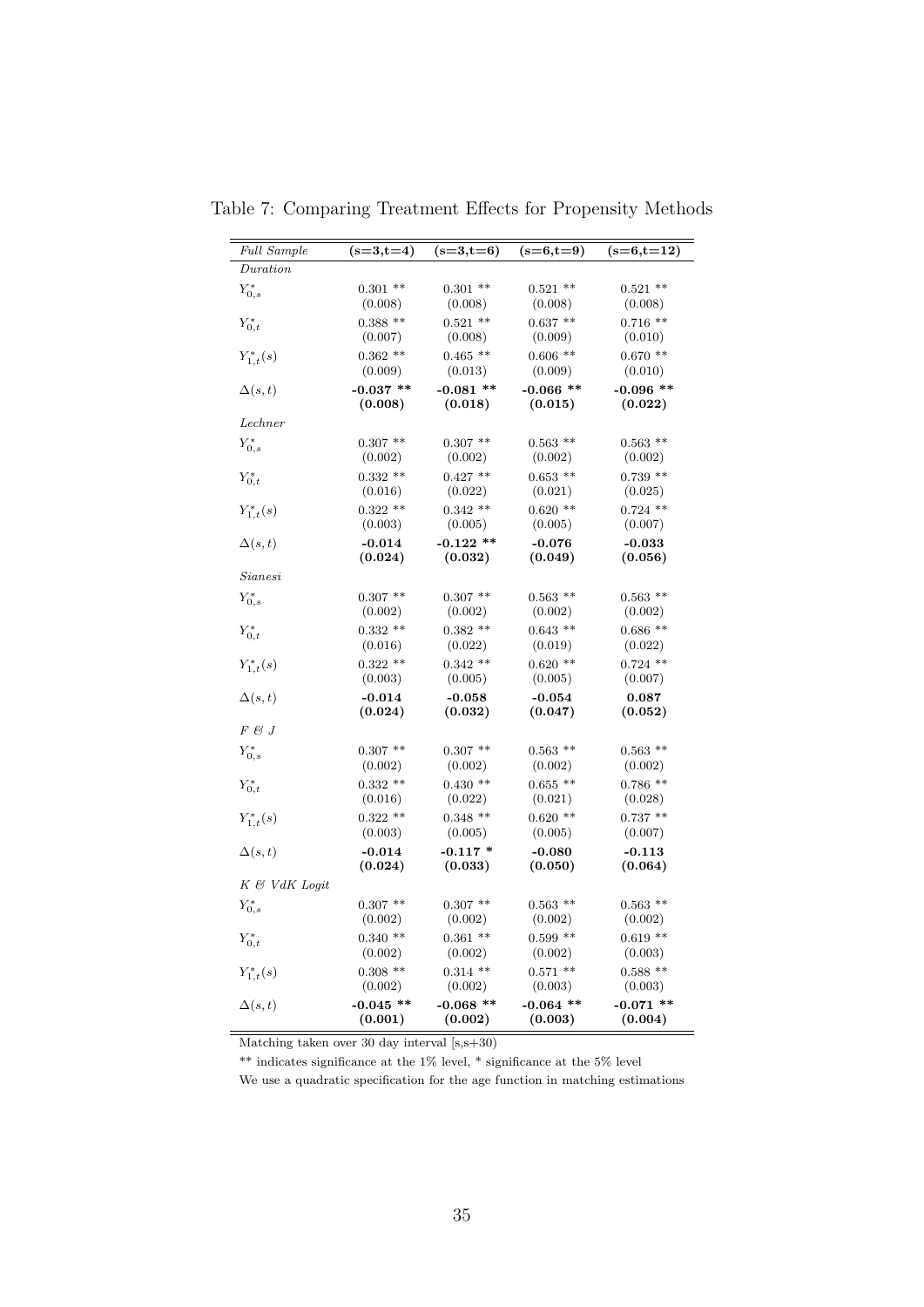|                     | Age between 40-60       |                         |  |  |
|---------------------|-------------------------|-------------------------|--|--|
|                     | $\theta_e$              | $\theta_p$              |  |  |
| Treatment           |                         |                         |  |  |
| δ                   | $-0.591$ **<br>(0.248)  |                         |  |  |
| Gender              | $-0.233$ *<br>(0.124)   | $-0.150$<br>(0.139)     |  |  |
| Age/10              | 2.691<br>(1.887)        | 0.130<br>(2.691)        |  |  |
| $\rm{Age}^2/10^2$   | $-0.352$ *<br>(0.193)   | 0.050<br>(0.256)        |  |  |
| log(Wage)           | $-0.638$ **<br>(0.129)  | $0.778$ **<br>(0.175)   |  |  |
| Above 50            | 0.156<br>(0.168)        | $1.703$ **<br>(0.263)   |  |  |
| Duration Dep.       |                         |                         |  |  |
| $\lambda_{30-90}$   | $0.740**$<br>(0.171)    | $2.542**$<br>(0.521)    |  |  |
| $\lambda_{90-150}$  | $1.089**$<br>(0.180)    | $3.658$ **<br>(0.518)   |  |  |
| $\lambda_{150-210}$ | $1.151$ **<br>(0.224)   | $4.438$ **<br>(0.527)   |  |  |
| $\lambda_{210-300}$ | $0.833$ **<br>(0.272)   | $5.637**$<br>(0.547)    |  |  |
| $\lambda_{300-390}$ | $1.030**$<br>(0.327)    | $6.040**$<br>(0.593)    |  |  |
| $\lambda_{390-480}$ | $1.440**$<br>(0.346)    | $4.935**$<br>(1.011)    |  |  |
| $\lambda_{480-656}$ | $1.371$ **<br>(0.389)   | $5.685**$<br>(0.885)    |  |  |
| Unobserved Het.     |                         |                         |  |  |
| $v_1$               | $-9.407$ *<br>(4.588)   | $-13.965$ *<br>(7.013)  |  |  |
| $v_2$               | $-11.274$ **<br>(4.603) | $-18.349$ **<br>(7.024) |  |  |
| $p_{11}$            | $0.457**$<br>(0.108)    |                         |  |  |
| $p_{21}$            | $0.197*$<br>(0.102)     |                         |  |  |
| $p_{12}$            | $0.214$ **<br>(0.077)   |                         |  |  |
| $p_{22}$            | $0.132*$<br>(0.065)     |                         |  |  |
|                     |                         |                         |  |  |
| Loglikelihood       |                         | -6973.483               |  |  |
| Observations        | 1144                    |                         |  |  |

| Table 8: Continuous Time IV Estimates |  |
|---------------------------------------|--|
|                                       |  |

 $^{**}$  indicates significance at the  $1\%$  level

 $^\ast$  significance at the 5% level

standard errors given in parenthesis